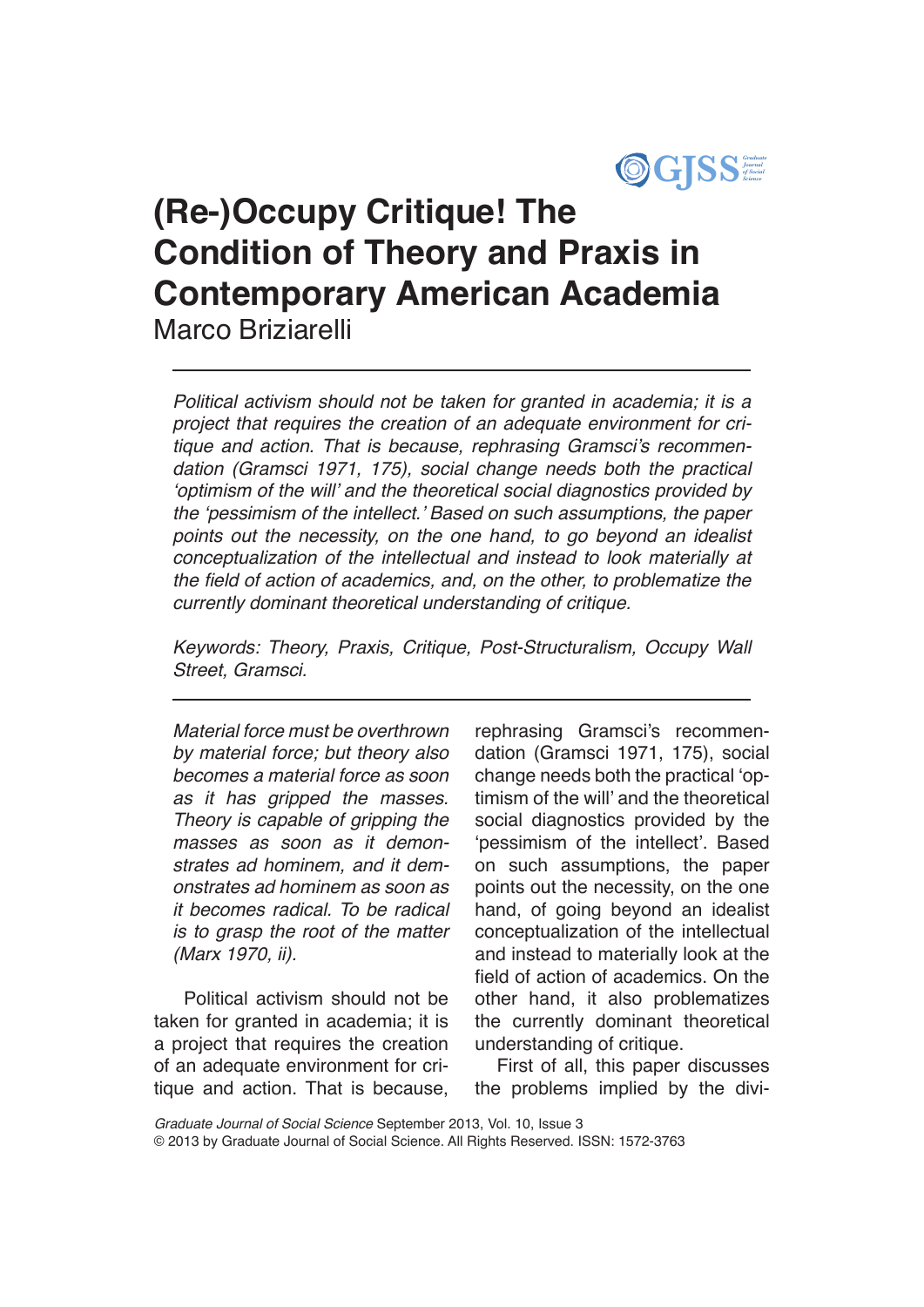sion between manual and intellectual labor which produces an understanding of the intellectual as an ahistorical abstraction. Rejecting such an idealization, the paper tries to rematerialize the intellectual by drawing on Pierre Bourdieu's political economic analysis. The paper briefly examines the 'hegemonic' regime of (American) National Communication Association (NCA) in order to exemplify how material dynamics taking place in such a setting can potentially keep the critical spirit in check, caught between the contradictory twofold mechanisms of the political economy of academic production: the orthodox working within the framework of established paradigms and the heterodox striving or drive to produce intellectual novelty.

Second, the paper examines the kind of critique proliferating in the contemporary theoretical environment which functions more as a self-referential discourse of critique rather than a tool for practical activism. Accordingly, it argues how the adoption of specific readings – contextualized in the post-structuralist tradition – offer an understanding of social determination and signification that diminishes the history-making role of the subject. The goal here is not to dismiss post-structuralism as a whole, but to point out how some of its influential interpreters have significantly shaped the contemporary idea of political action. In contrast to such an approach, the paper proposes an understanding of critique that 'thematizes and seeks to surpass the limits set by prevailing social relations' (Callinicos 2006, 6) because the present author assumes a steady and simultaneously dialectical link between consciousness and social reality.

Finally, in the third part, the paper utilizes the leading narratives depicting Occupy Wall Street (OWS) as a 'new' social movement in order to exemplify both the practical manifestations of such a theoretical trend and to advance an alternative framework which places the thought of Gramsci at its core. It will be argued that the possibility of intervention for social change is better served by a holistic and materialist conceptualization of hegemony. Such a project requires both going beyond the tendentiously one-sided discursive dimension of social struggle found in the prevailing discourse on OWS and re-engaging instead with what Gramsci defines as the 'integral state': the state + civil society. Accordingly, the paper suggests revisiting the figure of the organic intellectual who, as a first step in his/her objective to be active in the public and political sphere, recognizes academia as a material sphere of production of social reality and therefore as a first site of praxis.

# **The Idealized and the Materialized Intellectual**

Conceptualizations of 'the intellectual' abound in modern social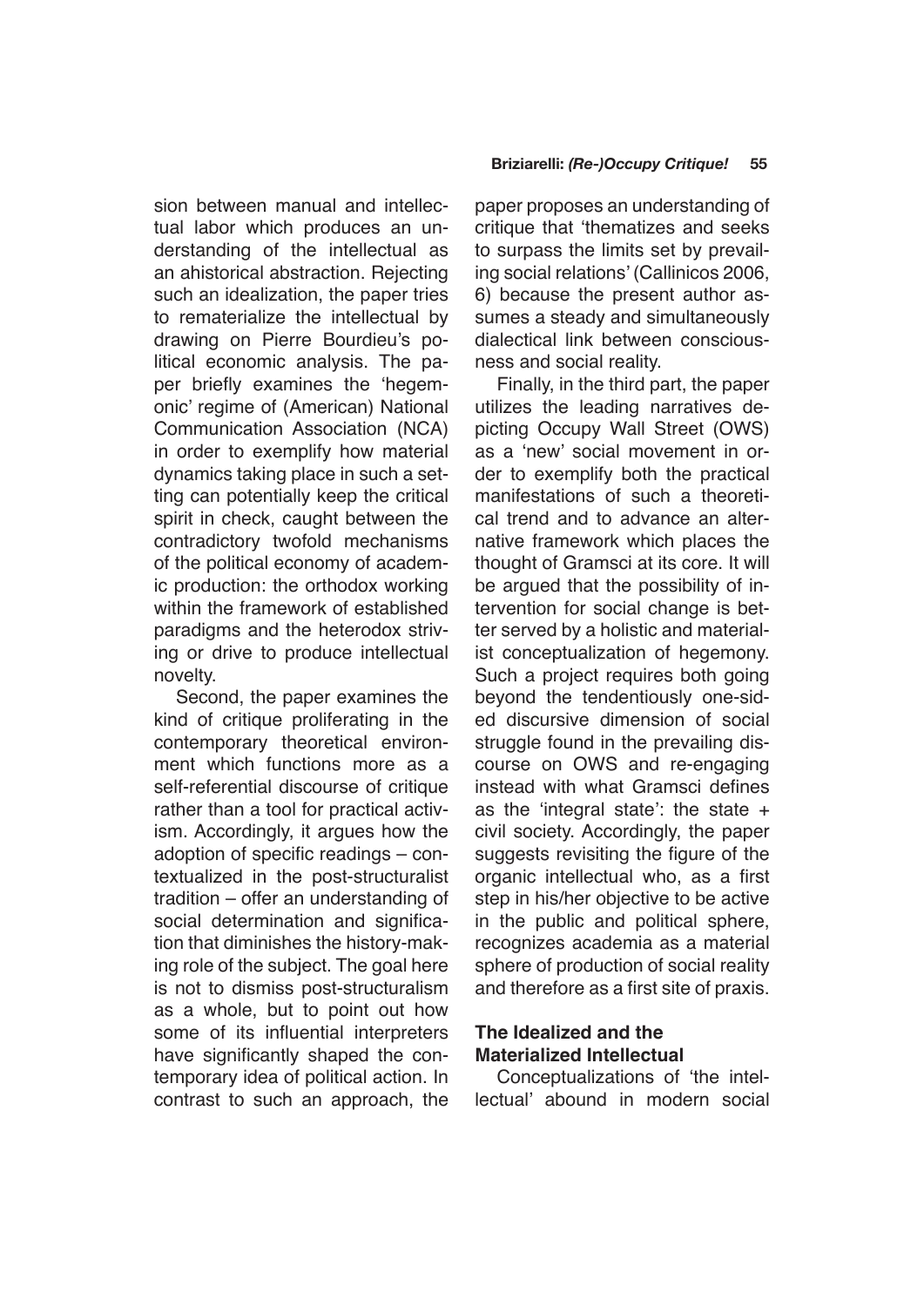theory but they all seem to lack a straightforward definition. Max Weber (1958) describes intellectuals as functionaries, producers of ideas intrinsically committed to rationality. Karl Mannheim (1936) maintained that intellectuals are ideologues that constitute the world view of society. For Talcott Parsons (1969), intellectuals serve as cultural specialists in a society organized by the division of labor. Lewis Coser (1997) believed that they are people living for rather than living off ideas. Finally, Vladimir Lenin (1902) maintains that they constitute the avantgarde within a class struggle.

The problem of identifying intellectuals is not simply of a descriptive kind; it also overlaps with a normative idealist thrust. For instance, on the one hand, intellectuals may be regarded as seers of a better society; on the other, they are often blamed for having transformed the university into a site of privilege. Julien Benda (1928), several decades ago, illustrated the general social rapprochement against scholars who 'betrayed their duty, which is precisely to set up a corporation whose sole cult is that of justice and of truth' (Benda 1928, 57).

Why is the attempt to define the identity/function of intellectuals in contemporary Western societies so difficult? One possible explanation links such problems of definition to a tradition of thought that has produced over time a series of Cartesian dualisms separating ideas from practice, consciousness from being, and the private from the public sphere. These dualisms presume that people can work either intellectually or manually, taking care of either their spiritual or their corporeal needs. Based on such assumptions, the goal of locating intellectuals in the social map is crippled by a tendency to understand such a category in the framework of the very social division of labor that consistently relegates them in the same ethereal province of ideas, therefore outside the sphere of material production.

# **Materializing the Intellectual in the Field of the Academia**

The social and mental separation is, paradoxically, never clearer than in the attempts – often pathetic and ephemeral – to rejoin the real world, particularly through political commitments (Stalinism, Maoism, etc.) whose irresponsible utopianism and unrealistic radicality bear witness that they are still a way of denying the realities of the social world. (Bourdieu 2010, 41).

As already mentioned, the intellectual integrated inside the university system seems to be particularly exposed to social rapprochement because of privileges such as academic freedom: the right of inquiry. to teach and communicate ideas protected by the academic tenure. However, while certainly not absent,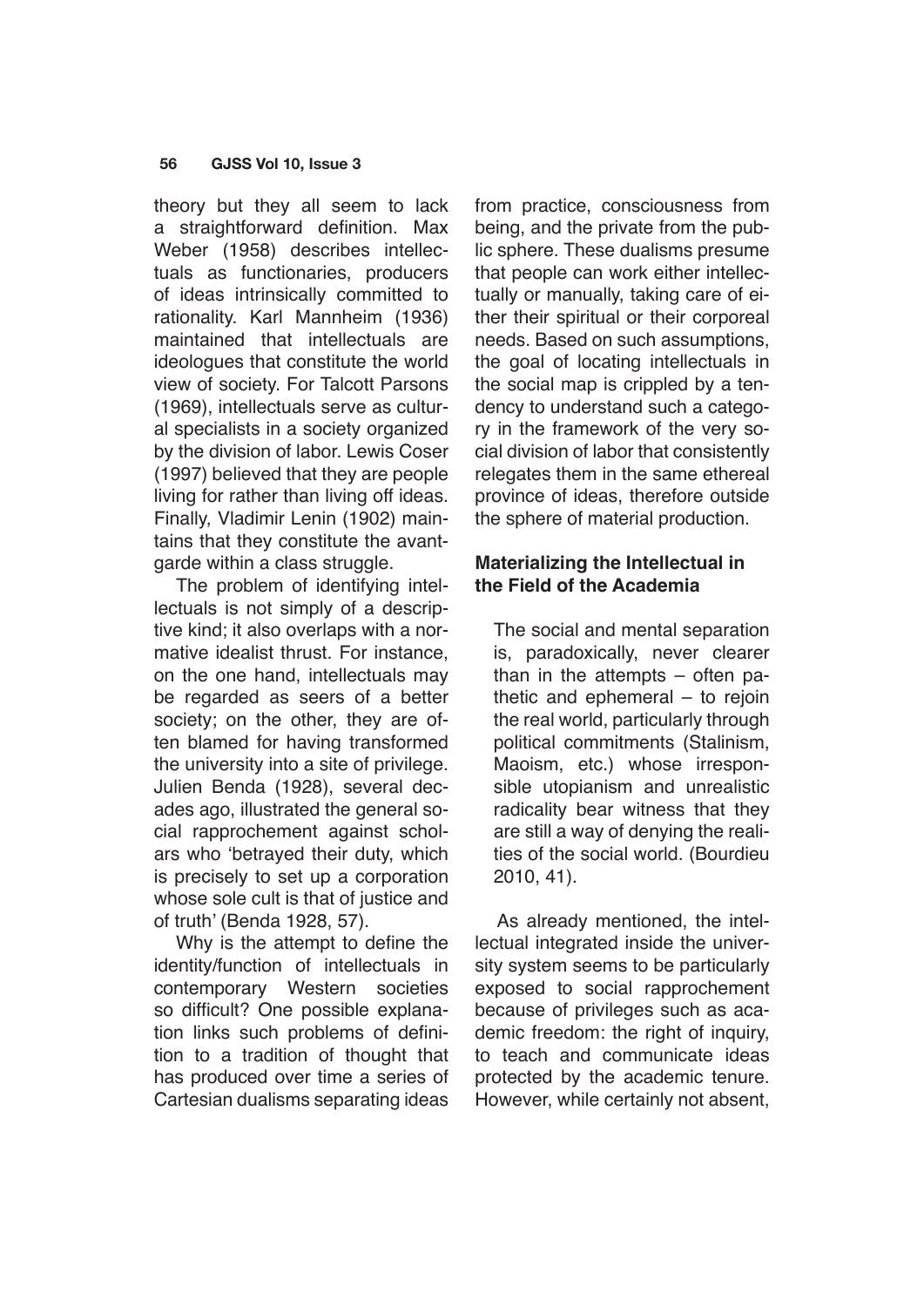academic freedom must be contextualized within the constraints of the political economy of universities. Failing to acknowledge the economic forces shaping such a field prevents a full comprehension of at least two fundamental aspects: it tends to provide an ahistorical definition of intellectuals based on theoretical abstractions rather than on the concrete analysis of their role in historic-specific social formations; second, it prevents an equally concrete examination of their practices, their labor, their field and the level of conditioning of material constraints.

A first important step towards a more material approach is provided by Bourdieu's (1988) sociological analysis of higher education. Bourdieu describes universities as a field in which class structure, power, and a specific form of intellectual habitus intersect each other. Social subjects continuously struggle for power, for scarce resources, and for the 'legitimation of particular definitions and classifications of the social world' (Bourdieu 1988, 23). Bourdieu's goal is to provide a framework that allows the intersection of the individual agency of intellectuals with structural dynamics of the field in order to identify 'the tendency of structures to reproduce themselves by producing agents endowed with the system of predispositions which is capable of engendering practices adapted to the structures and thereby contributing to the reproduction of the structures' (Bourdieu 1977, 487).

### **Briziarelli:** *(Re-)Occupy Critique!* **57**

As intellectual operators, academics create a form of cultural capital that is subordinate to economic capital, but that allows them to control the 'language' of dominant culture in a society. The possession of such capital places intellectuals in a very specific sphere in the social structure: they belong to the dominant class insofar as they enjoy the privileges derived from the accumulation of cultural capital, while still depending on economic capital. Such a location implies a continuous negotiation for a better exchange rate between these two forms of capital. Both the composition and the amount of capital potentially possessed by agents stratify the field; hence, agents occupy alternatively dominant and subordinate positions.

Bourdieu claims that the monopoly of educational credentials held by academics allows them to both reproduce the value of cultural capital and the existing social structure:

Education is in fact one of the most effective means of perpetuating the existing social pattern, as it both provides an apparent justification for social inequalities and gives recognition to the cultural heritage, that is, to a social gift treated as a natural one (Bourdieu 1974, 32).

 Another important way in which cultural capital is reproduced is by the naturalization of its epistemological and ontological foundations by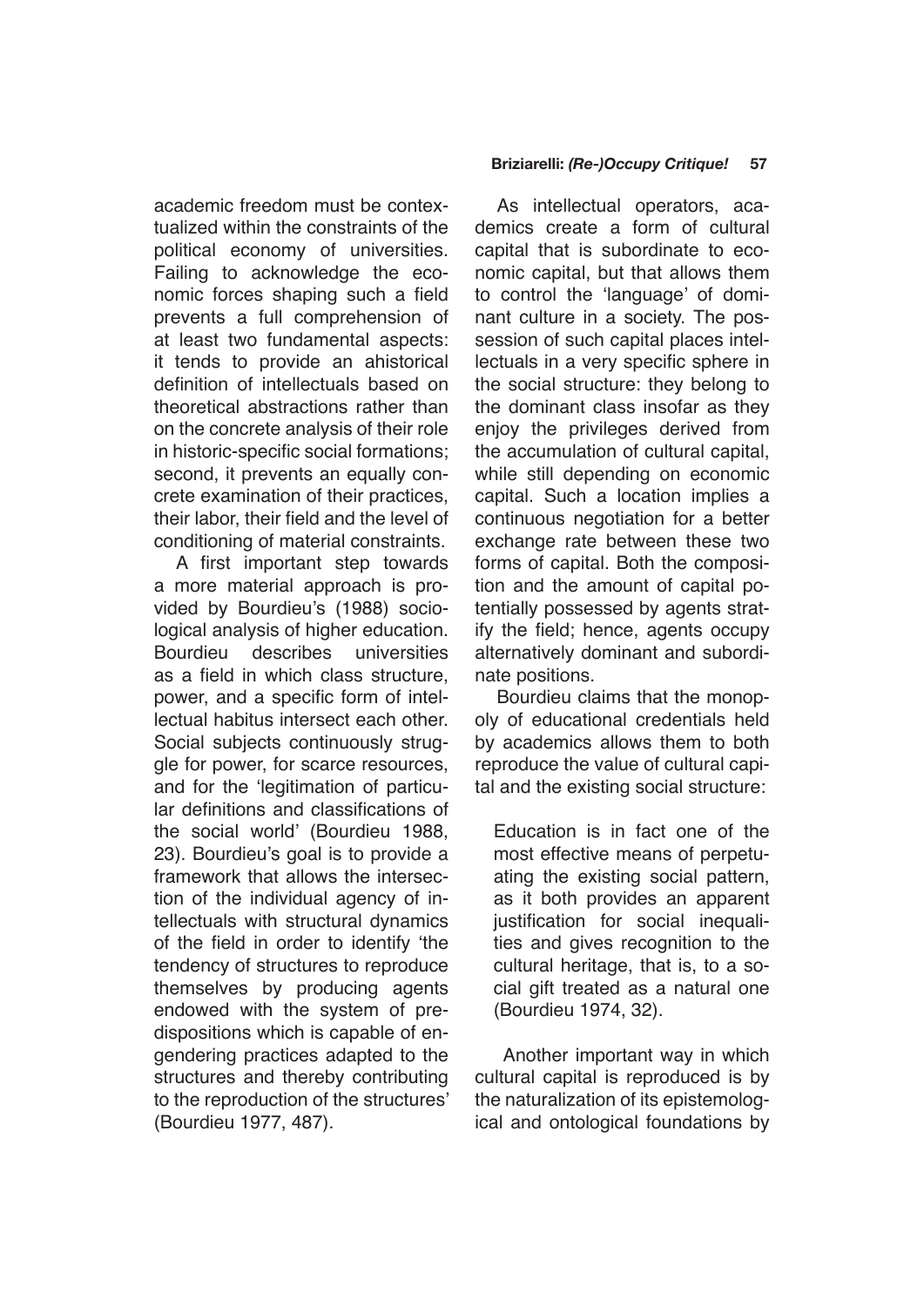producing doxa knowledge, 'an adherence to relations of order which, because they structure inseparably both the real world and the thought world, are accepted as self-evident' (Bourdieu 1994, 160).

The production of doxa knowledge is never completely attained and entails both a level of contestation that Bourdieu defines as *heter*odoxa and its reactionary reaffirmation, defined as orthodoxa:

 It is only when the dominated have the material and symbolic means of rejecting the definition of the real that is imposed on them through logical structures reproducing the social structures (i.e. the state of the power relations) and to lift the (institutionalized or internalized) censorships which it implies … that the arbitrary principles of classification can appear as such and it therefore becomes necessary to undertake the work of conscious systematization and express rationalization which marks the passage from doxa to orthodoxy. Orthodoxy … opinion, which aims, without ever entirely succeeding, at restoring the primal state of doxa, exists only in the objective relationship which opposes it to heterodoxy (Bourdieu 1977, 169).

The tension between orthodoxa and heterodoxa reflects the confrontation between established intellectuals who pursue methods of conserving their positions and subaltern intellectuals who challenge the power of the former through subversive strategies.

Furthermore, such a critical relationship between orthodoxa and heterodoxa also provides a politicoeconomic explanation related to my considerations on the conditional position of critique. In fact, un-established intellectuals in the field experience a fundamental tension between differentiation and legitimization that reveals the contradictory nature of cultural capital; cultural capital needs both to negate existing knowledge to become desirable (because novelty relates to the progress of knowledge, and because academia lives the enlightenment myth that the best idea will prevail through struggle, so 'novelty' sometimes uncritically translates into 'good'), but also needs validation *vis-à-vis* the established knowledge.

Critique, as scrutiny of the given conditions, tends to problematize the status quo, therefore establishing theories and paradigms dogmatized as doxa and reinforced as orthodoxa. Such an impasse materializes at the level of reproduction of academic labor and its reliance on accreditation through publications. For instance, in several American 'Research-1' universities, the possibility for a young scholar to attain material stability heavily depends on his/her capability to be tenured. At least in the North American media and communication field, the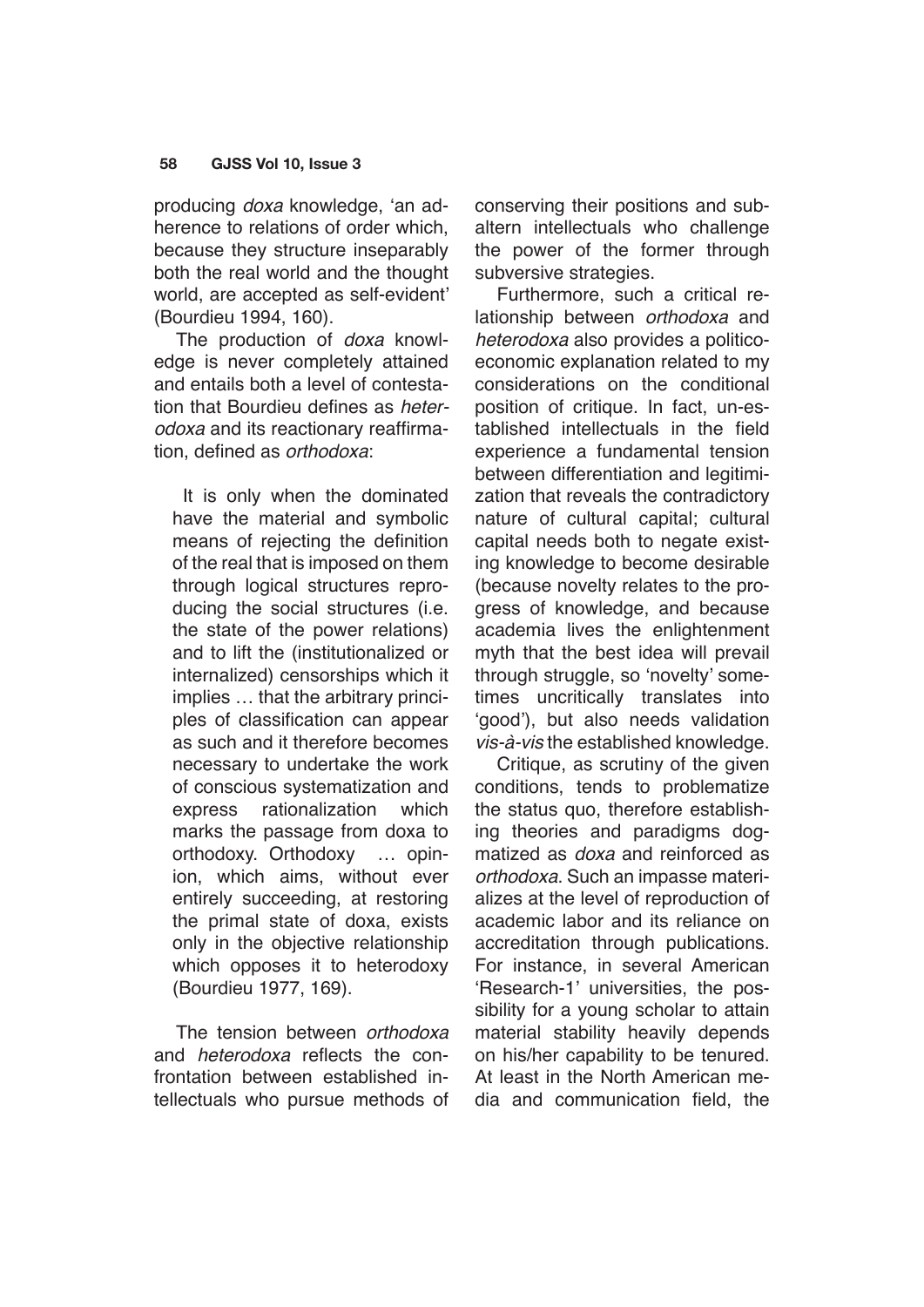area in which the present author moves, most of publications listed in the tenure review process are valued and hierarchically ordered according to a rather problematic criterion; the worthy publications are the ones provided by 'top tiers journals', which are the ones affiliated to the (American) National Communication Association (NCA) press.

 The special authority and credit given to NCA publications not only reveal a rather overt ethnocentrism that lies in friction with the alleged universalist ideology of modern universities (Magna Charta *Universitatum* 1988) but also tends to reproduce a conservative dynamic. In fact, the popular argument supporting such an arrangement is that scholarly works 'capitalizable' towards the tenure review are considered significant when published in journals with the highest level rate of rejection. However, the higher rejection rate does not necessarily translate into higher scholarly/ intellectual authority, but it may reflect instead the systemic tendency of most American institutions to adopt the same criteria— i.e. only NCA journals count as top tiers for tenure review—and therefore most people, as workers seeking more stability through tenure or academic recognition, compete to publish in those journals.

Summing up, a first step to evaluate the possibility of intervention for the intellectual integrated in academia is to go beyond the idealized conceptualization of the university as a retreated-from-the-worldly sphere in which one can cultivate ideas based on pure vocation and disinterested ideals. Thus, the just mentioned example was meant to describe an environment in which the intellectual's capacity to perform social critique and intervention is highly conditioned by a politicoeconomic system which reproduces itself by *orthodoxa*. And critique, as critique of the given, tends to consistently conflict with such force.

In the following section, the paper will explore another important aspect affecting the capability of intervention and activism: the theoretical assumptions of critique. In fact, behind activism and intervention lie specific assumptions about a conception of history and a role of the subject, according to which the latter is assumed to actively act upon the former. In relation to that, the paper will shed light on how the adoption of specific epistemological and ontological positions substantially diminishes the role of the subject in making history, therefore bringing social change.

# **The Negation of the 'Historic Subject'**

In the specific field of communication studies, the idealization of the intellectual manifests itself with the emergence of rhetoric of critique. That is a meta-discourse (Shugart 2003) that instead of exploring the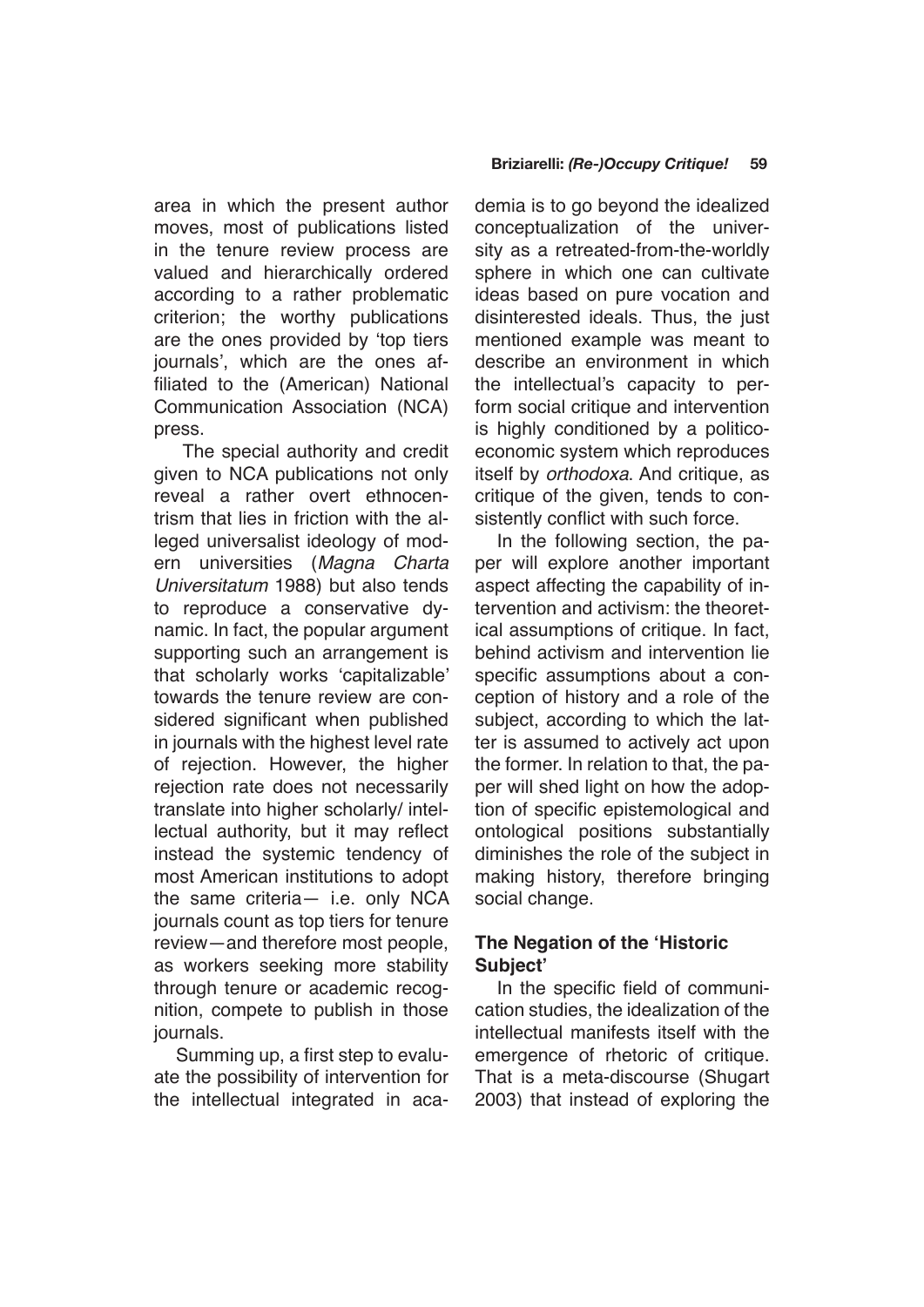practical implications of critique, celebrates its own discourse. Such a discourse is inhabited by the exhortations of scholars such as Ramie Mckerrow (1989) advocating a critique of the discourse of the powerful, and Kent Ono and John Sloop (1995) encouraging greater focus on the discourse of the weak. One plausible reason for such a rhetorically-centered understanding of critique may be found in the specific elements of an ontological and epistemological framework that trades the agency of the historical subject for discursive determinations. Accordingly, in this section, I explore how the consistent embracement in the last decades (Cloud 2006) of the thought of specific post-structuralist authors, has importantly contributed to create a theoretical environment that prevents intervention because of how the relationship between the subject, meaning, and historical agency is conceived. For this reason, I first briefly describe how Michel Foucault and Jacques Derrida conceptualize the subject. I then address articulation theory as a theory of signification and social determination, which I think exemplifies the impact of such a mode of thinking in critical cultural studies in general, and in communication more specifically.

# **From Representation to Signification**

From a communication studies perspective, a significant portion of the post-structuralist tradition works with the assumption that there is no direct relationship between signifier and signified and between linguistic representational power and the reality represented. It problematizes 'language' as a representation of both thought and reality, and thus rejects meaning as a given and describes meaning as the product of the different relations between signs. As William Riordan (2008) observes, signs do not connect a word to a material referent, but instead connect a concept to a language. Therefore, as a system of pure relations of difference, a sign signifies. rather than represents, reality. In this section, the paper offers a brief account of the consistent tendency to privilege the assumption that meaning resides in the structure or organization of language, as can be found in the positions of thinkers such as Foucault and Derrida and Stuart Hall.

Foucault (1972) understood discourse as a framework through which one can historicize powerful claims of truth such as the ontological foundation of the subject:

Discourse is not the majestically unfolding manifestation of thinking, knowing, speaking subject, but, on the contrary, a totality, in which the dispersion of the subject and his discontinuity with himself may be determined (Foucault 1972, 60).

Foucault tackles the status of the subject by both undermining a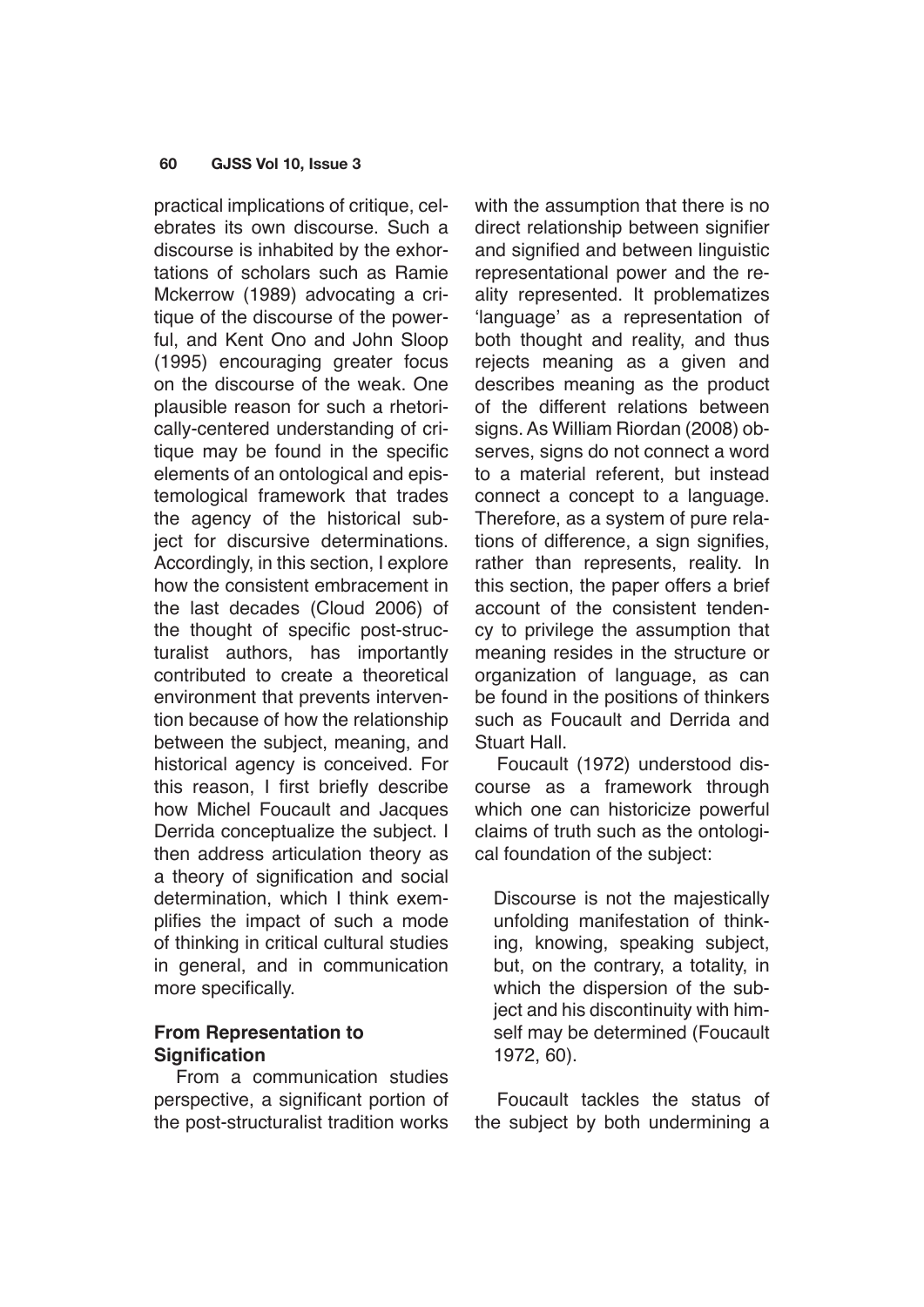teleological understanding of history and the possibility of an objective knowledge. One rather eloquent example appears in Foucault's (1973) account of the parricide case of Pierre Rivière by analysing documents from Rivière's trial as well as Rivière's personal reflections on his life. Foucault's conclusions focussed not so much on the historic subject (Pierre Rivière) but on the particular discursive practices that embodied the subject Rivière. Discourse constitutes, disciplines and enables Rivière, to the point that his story is not about the subject but a 'battle among discourse, through discourses' (Foucault 1973, *iii*). As a result, the individual becomes an empty region determined by the intersection of discourses.

Then, in his late work, Foucault shifts from linguistic to power determinism; the subject seems to acquire more agency, but only within the limits of the irreducible framework of power, as the concept of resistance demonstrates. Foucauldian power is so ubiquitous and all-encompassing that resistance can only take place in a framework of power: 'Where there is power, there is resistance, and yet, or rather consequently, this resistance is never in a position of exteriority in relation to power' (Foucault 1976, 95). Thus, as Anthony Giddens claims, for Foucault, power is the real subject of history (Giddens 1984, 80). However, such an anti-humanist approach does not necessarily annihilate the subject, but rather immobi-

## **Briziarelli:** *(Re-)Occupy Critique!* **61**

lizes it. In fact, power and the subject operate in a dialectical relationship. '[T]he exercise of power continually transforms a diagram's mechanisms of power, yet is only possible through the utilization of those same pre-existing mechanisms' (Foucault 1976, 85). However, such dialectics does not move through positive syntheses as in the Marxist tradition but remains paralyzed in a stall.

If Foucault celebrates the death of the subject, Derrida radically decentres it through deconstruction as well as dismantles the ground on which people can meaningfully act. On the one hand, the subject comes under scrutiny as another grand narrative:

What differs? Who differs? What is différance? if we accepted this form of the question, in its meaning and its syntax ('What is?' 'Who is?' 'What is that?' we would have to conclude that différance has been derived, has happened, is to be mastered and governed on the basis of the point of a present being as a Subject, a who (Derrida 1991, 65).

On the other hand, Derrida carries out an important attack against the epistemological and ontological basis of action:

Within the metaphysics of presence, within philosophy as knowledge of the presence of the object, as the being-before-oneself of knowledge in consciousness ….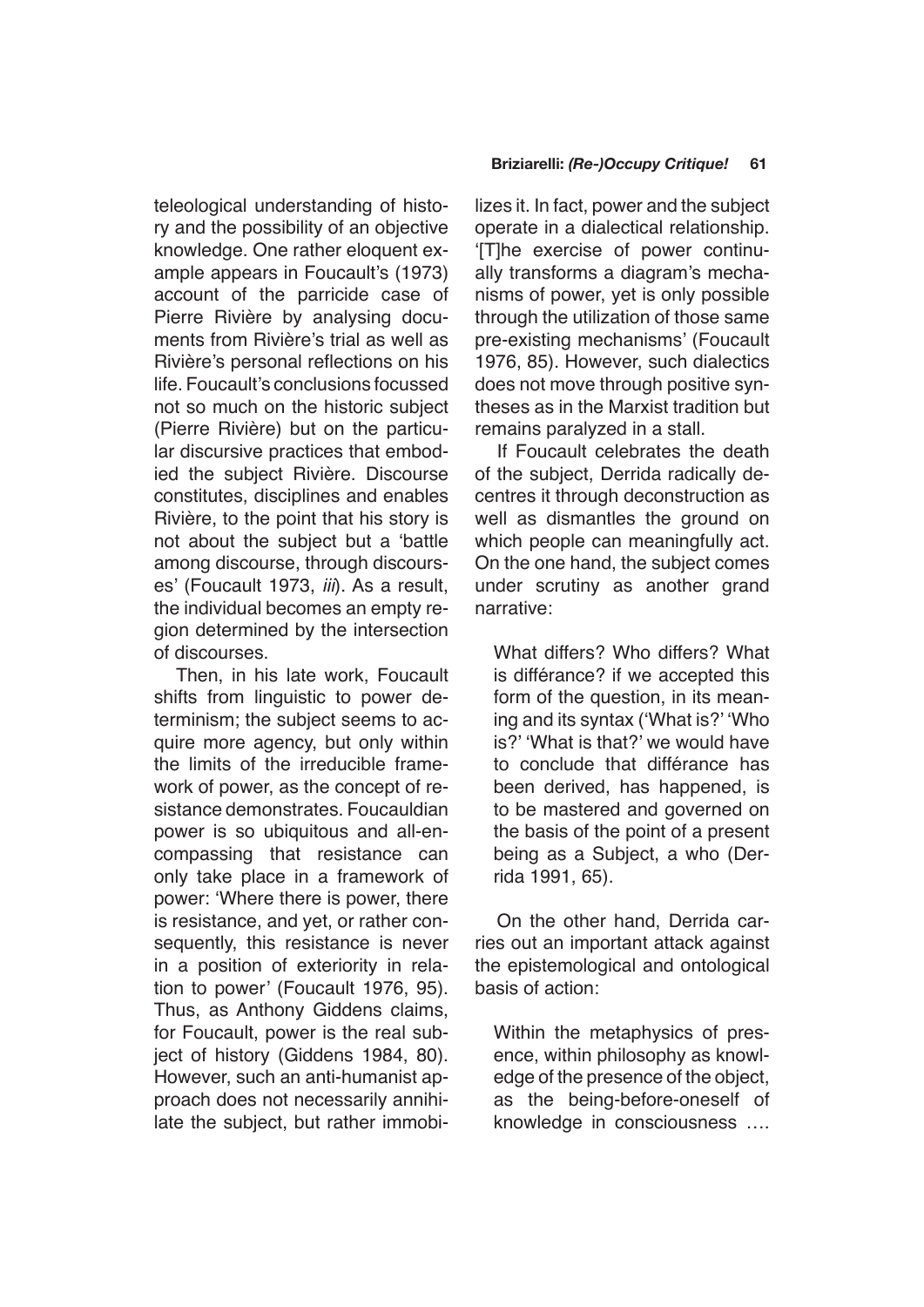the history of being as presence, as self-presence in absolute knowledge, as consciousness of self in the infinity of parousia – this history is closed. The history of presence is closed, for history has never meant anything but the presentation [Gegenwärtigung] of being, the production and recollection of beings in presence, as knowledge and mastery (Derrida 1973, 102).

Derrida intends to replace ontological presence with 'hauntology,' an experience that is not open to the present, but is rather linked to the past or possibly the future; as he writes, 'No différance without alterity, no alterity without singularity, no singularity without the here-andnow' (Derrida 1994, 30). From such a perspective, Derrida criticizes the remnants of metaphysics in structuralism – the unifying principle as characterized within the works of Ferdinand de Saussure and Claude Levi-Strauss. A closed, unified structure fixes meaning, according to original structuralist theory, but for Derrida, this structuring principle simply vanishes.

Within this system, the human agent remains incapable of discerning reality and acting upon given circumstances because any system of reference (such as language) 'is constituted '''historically'' as a weave of differences' (Derrida 1982, 12). In this sense, Derrida's thought seems much more concerned with the structural rules regulating the ground of activity of the subject rather than the subject itself. Whereas the subject may have a place within the landscape of action, it is very difficult to determine what that role in terms of agency looks like. In fact, 'différance' posits a moment of presence for the subject, in which the real appears to be accessed in the meaningful connection of the subject's action and the concrete repercussion in social reality. However, such presence is ultimately constantly deferred (Callinicos 2006).

To sum up, Foucault and Derrida have created a theoretical environment that deprives the subject of both knowledge and historical agency. The epistemological break initiated by such a tradition has affected, even more importantly, critical cultural studies through the theory of articulation. Articulation, one of the most generative concepts in contemporary critical cultural studies, refers to an epistemological theory that works as 'a way of thinking the structures of what we know as a play of correspondences, or correspondences and contradictions, as fragments in the constitution of what we take to be unities' (Slack 1996, 113).

Hall (1980) and Ernesto Laclau (1977) provide a contemporary theorization of articulation, but the idea possesses a lineage going back to Louis Althusser (1970), and further back to Marx's (1973) understanding of mediation but a considerable distance from the original conceptualization of articulation to its con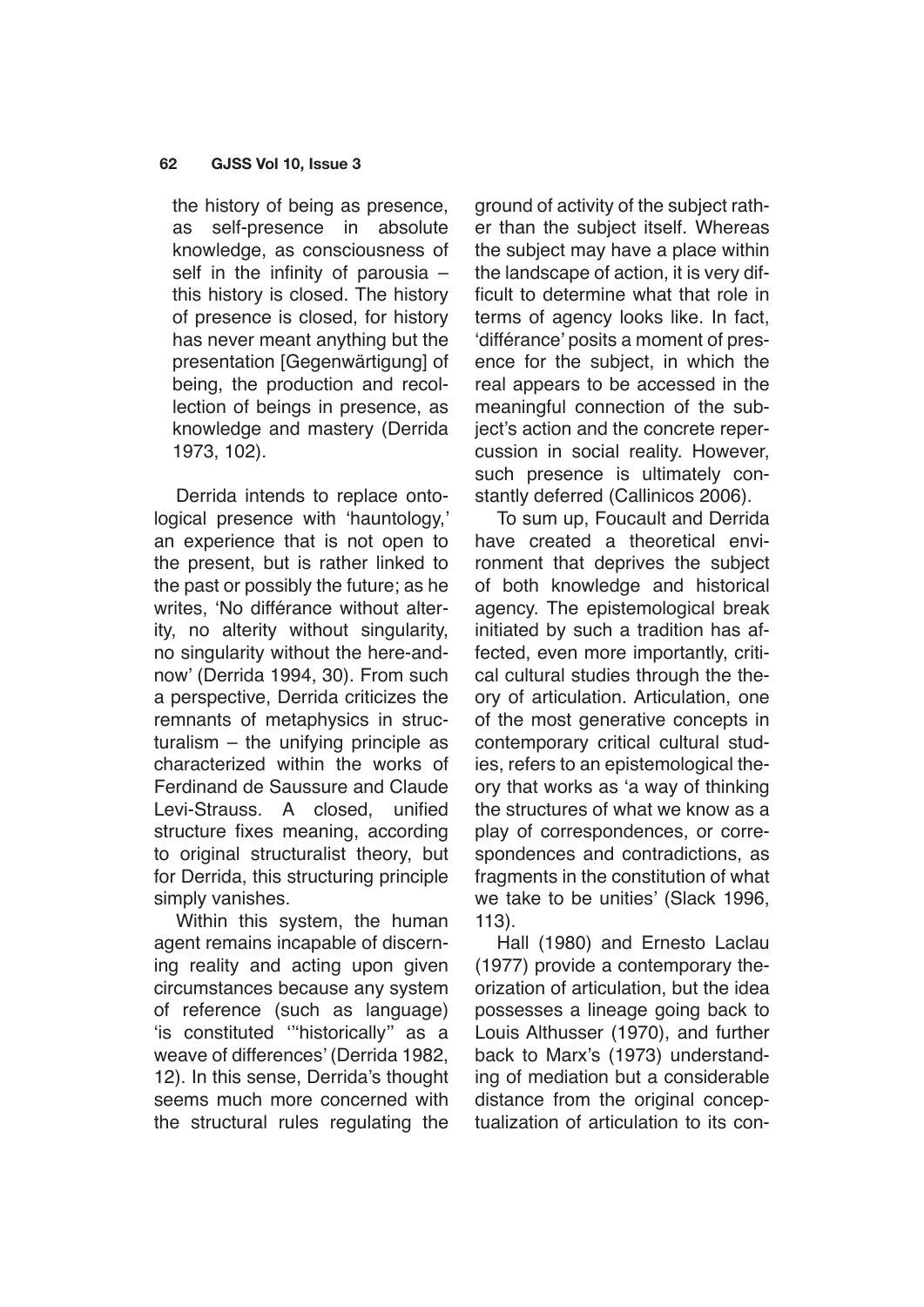temporary understanding remains in place. Marx, while describing how ideological mediation rules the subordinate class, refers to an 'articulated' model of social dominance and determinism (1973, 64); in contrast, Hall describes articulation as 'a linkage which is not necessary, determined, absolute and essential for all times' (Hall 1986, 53).

Althusser (1970) and Laclau (1977) provide the theoretical mediation necessary for the transition between Marx's and Hall's understandings of the concept. Althusser conceptualized 'articulation' by replacing a linear causality with a complex network of contradictory correspondences. More significantly, he upgrades ideology from an epiphenomenal status to serving as the crucial site of social production; by shaping subjects through interpellation, ideology constrains the subject's autonomy and agency: 'Ideology interpellates individuals as Subjects' (Althusser 1970, 170). Althusser claims that the idea of oneself as a Subject, author of your own destiny, is an illusion fostered by ideology because history is a process without subject.

 In this respect, Laclau (1977) builds on both Althusser's ideological turn and on an idealist understanding of Gramsci's concept of hegemony. He formulates a theory of articulation in which discourse becomes both the level in which class interests and class antagonism materialize themselves, and the ground upon which hegemony is constructed, maintained, and contested. In other words, social reality does not exist independently from the way it is discursively constructed: 'the main consequence of a break with the discursive/extra discursive dichotomy is the abandonment of the thought/reality opposition' (110). Hegemony, for Laclau and Mouffe (1985), seems to be examined more for its openness, exposure to challenge and instability, than for its constitutive capability of reproducing an existing social order. In fact, both authors expand the Derridean deconstructive principle according to which reality never accomplishes 'closed and fully constituted totality' (Laclau and Mouffe 1985, 106) because such reality is consistently subverted by the inherent tendency of signification to transcend any semantic limitations.

 Finally, Hall turns the metaphor of articulation almost into its negation (Slack 1996). As Shane Gunster underscores (Gunster 2005, 180), Hall jumps from the position of Raymond Williams (1977) and Edward Thompson (1964), which retains a strong sense of social determination between social practice and social position, to the post-structuralist paradigm, that sees the real as mediated by ideology with no required correspondence between the parts and the social whole:

the form of the connection that can make a unity of two different elements, under certain conditions. It is a linkage which is not neces-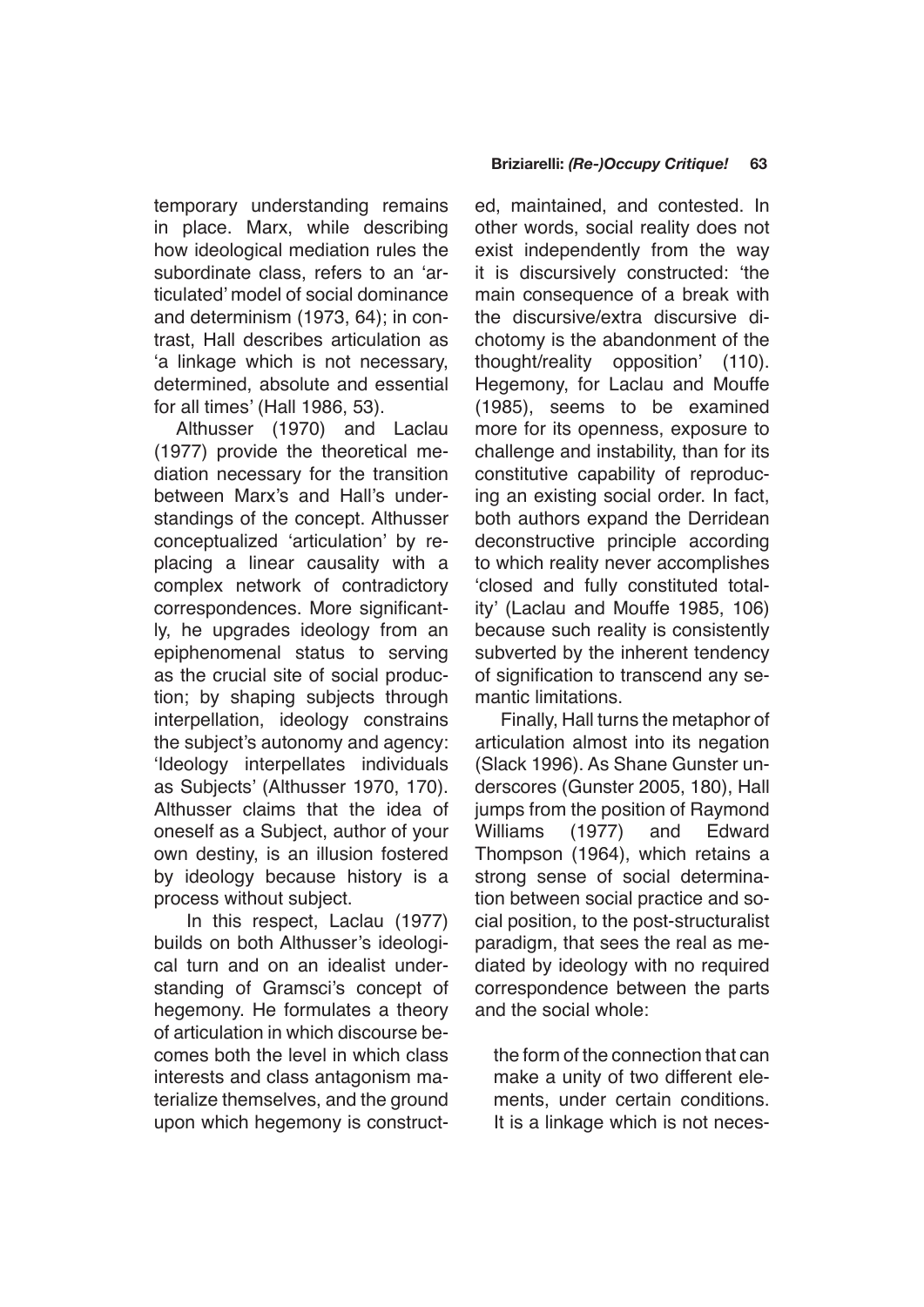sary, determined, absolute and essential for all time. You have to ask under what circumstances can a connection be forged or made? The so-called 'unity' of a discourse is really the articulation of different, distinct elements which can be rearticulated in different ways because they have no necessary 'belongingness.' The 'unity' which matters is a linkage between the articulated discourse and the social forces with which it can, under certain historical conditions, but need not necessarily, be connected (Hall 1996, 141).

Articulation as conceptualized by Hall's approach resonates with Derrida's signification. No required correspondence between the representation and the meaning of the fragment exists, because the latter can attach to any structure of signification, thus creating the articulation of a myriad of factors that interact in complicated and contradictory ways.

Concluding this section, the assessment of the relationship between theory and praxis for the sake of critique must include the problem of what a theory can and cannot do. Assuming that practical intervention requires the critical work of the intellect that determines 'what is to be done,' then what is required is an epistemology and ontology that can identify the real, a stable ground capable of guaranteeing a meaningful correspondence between our purposeful actions and their outcomes.

Instead, the authors just reviewed, with their discursive understanding of reality and its semantic indeterminacy, dissolve individual and social determination into open semiosis.

In order to exemplify the concrete implications of such a theoretical environment, I would like to discuss how, via the New Social Movements perspective, such a mode of doing critique understands Occupy Wall Street and its agency.

## **Post-structuralist Elements of 'Occupy' Social Mobilization**

The current dominant discourse on social mobilization represents a concrete ground where the limitations of the aforementioned perspectives on envisioning transformative praxis become evident. Via the theoretical perspective popularly defined as New Social Movements, such a tradition has affected the way social movements and their agenda are conceptualized. After a brief contextualization of the New Social Movement approach, I provide the specific example of the existing narratives on Occupy Wall Street (OWS), and will show how the agency of the movement is reduced to strategies of discursive construction and interruption.

The discourse of newness of the so-called New Social Movements perspective derives from the assumption that in the last decades, capitalist societies have gone through drastic changes extensively affecting states, markets, civil so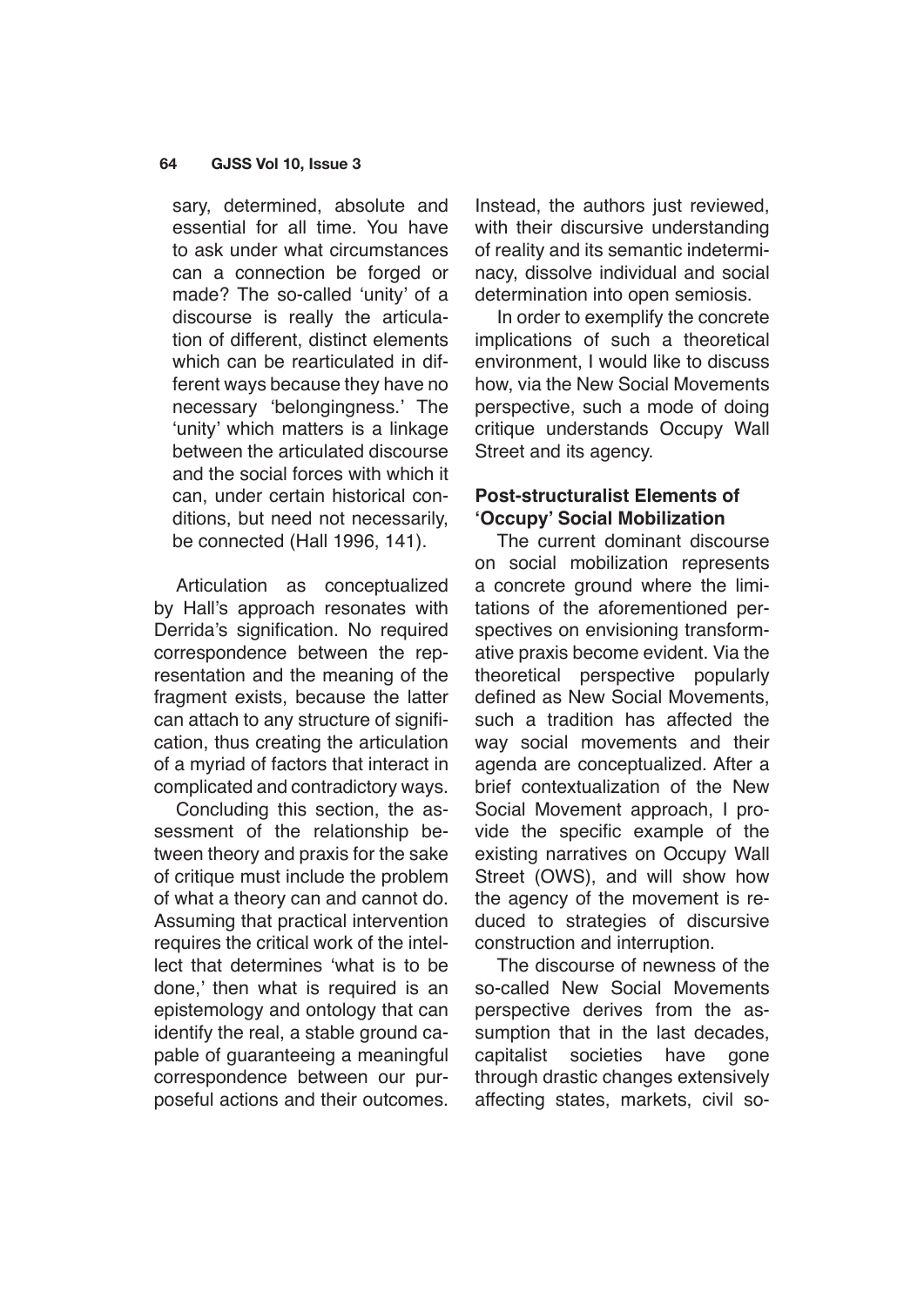ciety and the way labor and value are conceptualized. For instance, post-structuralist thinkers such as Maurizio Lazzarato (1986), Michael Hardt and Antonio Negri (2000) and Paolo Virno (2004) have shifted the analysis of contemporary capitalism from empirically grounded categories such as capital, labor and commodity-object, to cognitive capital,' 'immaterial labor,' and the 'commodity-sign.'

Such a narrative of profound historic changes has stimulated a reconceptualization of the meaning of social movements, which started to be referred to as New Social Movements, a new paradigm for social action. The old paradigm is associated with movements identifiable as socio-economic groups, demanding economic growth and distribution of material resources; emphasizing freedom and equality; and assessing a political agenda through political party (Offe 1987). The new paradigm focuses on movements formed by diverse socio-economic strata (Klandermans and Oegema 1987); mobilized by symbolic and cultural factors appealing to what has been defined as 'identity politics' (Melucci 1989); tending to frame actions in terms of further democratization of society (Larana 1993); privileging informality and spontaneity; and emphasizing unsettled protest politics based on demands formulated predominantly in negative terms, without a clear ideological characterization (Cohen 1985) .

As a whole, the idea of New Social Movements relies on the assumption of an epistemological break often enabled by the poststructuralist emphasis on discursive practices which implies a turn from material concerns—such as labor and wellbeing—to symbolic ones (Swords 2007), and the adoption of language-based forms of contestation of codes in highly mediated societies (Gitlin 1980).This body of research is thus prevalently informed by social constructionist principles of the post-structuralist tradition which emphasizes the role that discursive processes play in producing our understandings of people, issues, and events (Edelman 1988).

 Such a new perspective on social mobilization abandoned the emphasis on class structure analysis and the emphasis on categories such as labor or capital (Larana, Johnston and Gusfield 1994). It tends to assume a substantial and epochal difference between the historical context of 'old' and 'new' social movements. These scholars also place themselves in overt opposition to what they consider they alter: namely, orthodox Marxism. Thus, as David Plotke (1995) observes, this perspective develops by presenting an obliged choice between two poles: to embrace orthodox Marxism, or to reverse its terms completely.

More or less explicitly informed by such assumptions, several in-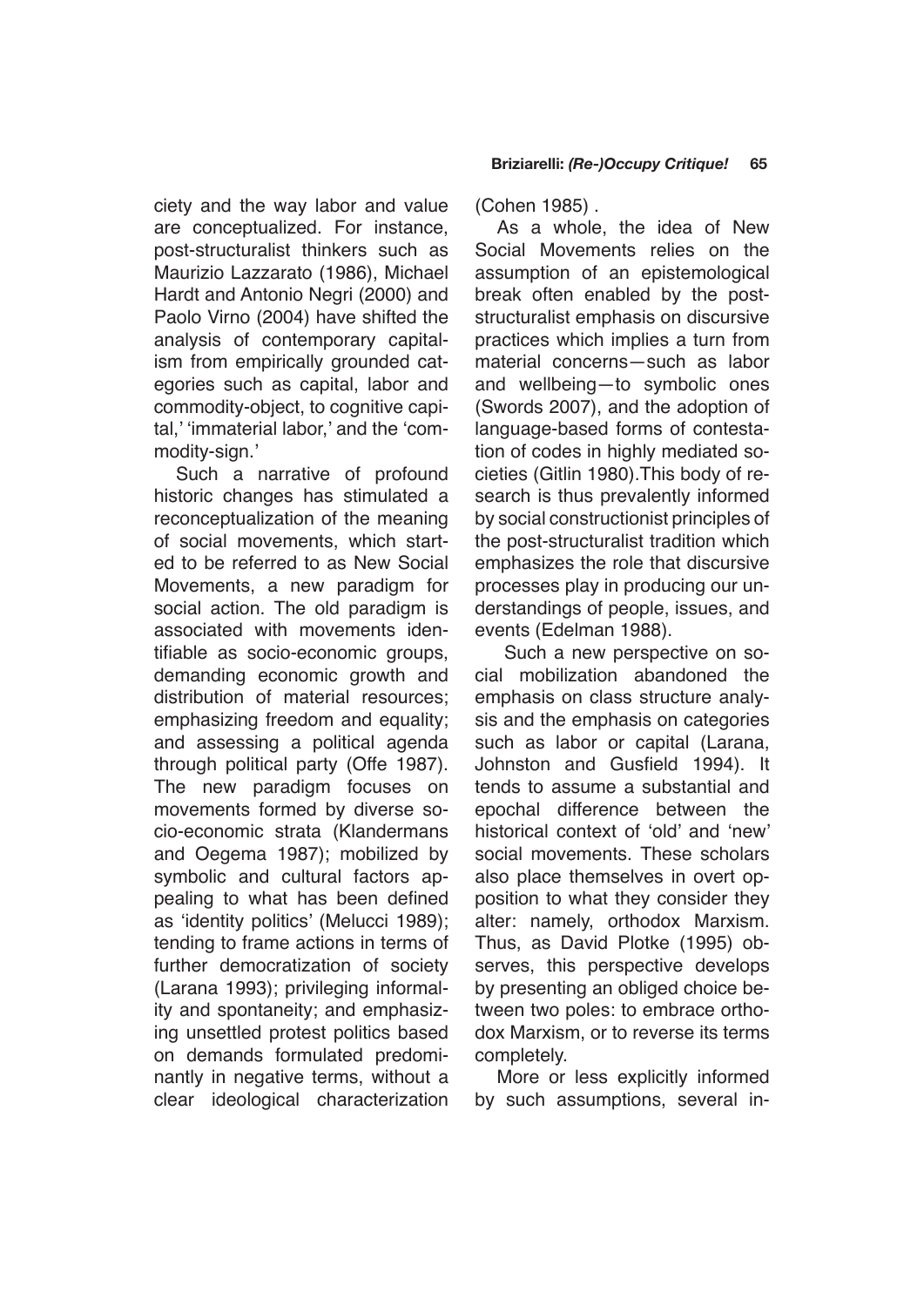tellectuals and commentators have recently intervened to endorse Occupy Wall Street (hereafter OWS). The movement started its 'occupation' on 17 September 2011, when a diffuse group of activists organized a protest called 'Occupy Wall Street' and camped in Zuccotti Park, a privately owned park in New York's financial district. Influenced by similar initiatives in Northern Africa and Western Europe (Kerton 2012; Castañeda 2012), 'Occupiers' were protesting against the corruption of the democratic process due to social inequality, corporate greed, and the erosion of life opportunities for the great majority of the population—as one of the most repeated group's slogans, 'we are the 99 percent,' clearly asserted.

 A brief survey of examples of commentaries about OWS provides a sense of the possibilities for agency in post-structuralist thought. Most of the recommendations, as Cloud (2006) suggests, can be defined as 'micro-strategies of discursive interruption' (Cloud 2006, 236) or of discursive construction. In other words, it is assumed that power is omnipresent, diffused and embodied in discourse, knowledge and regimes of truth, consistently under negotiation (Foucault 1991). Power is discursively constructed and can be discursively disrupted by the action 'of detaching the power of truth from the forms of hegemony, social, economic, and cultural, within which it operates at the present time' (Rabinow 1991, 75).

 For instance, Judith Butler, on 2 October 2011, stated in front of OWS participants that 'we are assembling in public, we are coming together as bodies in alliance in the street and in the square, we're standing here together making democracy in acting the phrase, ''We The People"' (quoted in Taylor and Gessen 2012, 193). What is exactly the level of realization of people's sovereignty represented by the expression, 'We the People' that Butler describes? In her book Excitable Speech (1997), Butler considers resistance to be the equivalent to the margins created by the instability of discourses; such margin can be capitalized through performative action.

Accordingly, Butler invites OWS to express the sovereignty of the people by the material and symbolic presence of their own bodies. But the materiality serves only the objective to reproduce a discourse of power. In line with such a position, in The Psychic Life of Power: Theories in Subjection (1997), drawing on Foucault, Butler claims that:

power imposes itself on us, and weakened by its force, we come to internalise or accept its terms. Power, that first appears as external, pressed upon the subject, pressing the subject into subordination, assumes a psychic form that constitutes the subject's selfidentity. It is the internalisation of the ''discourse'' of power that cre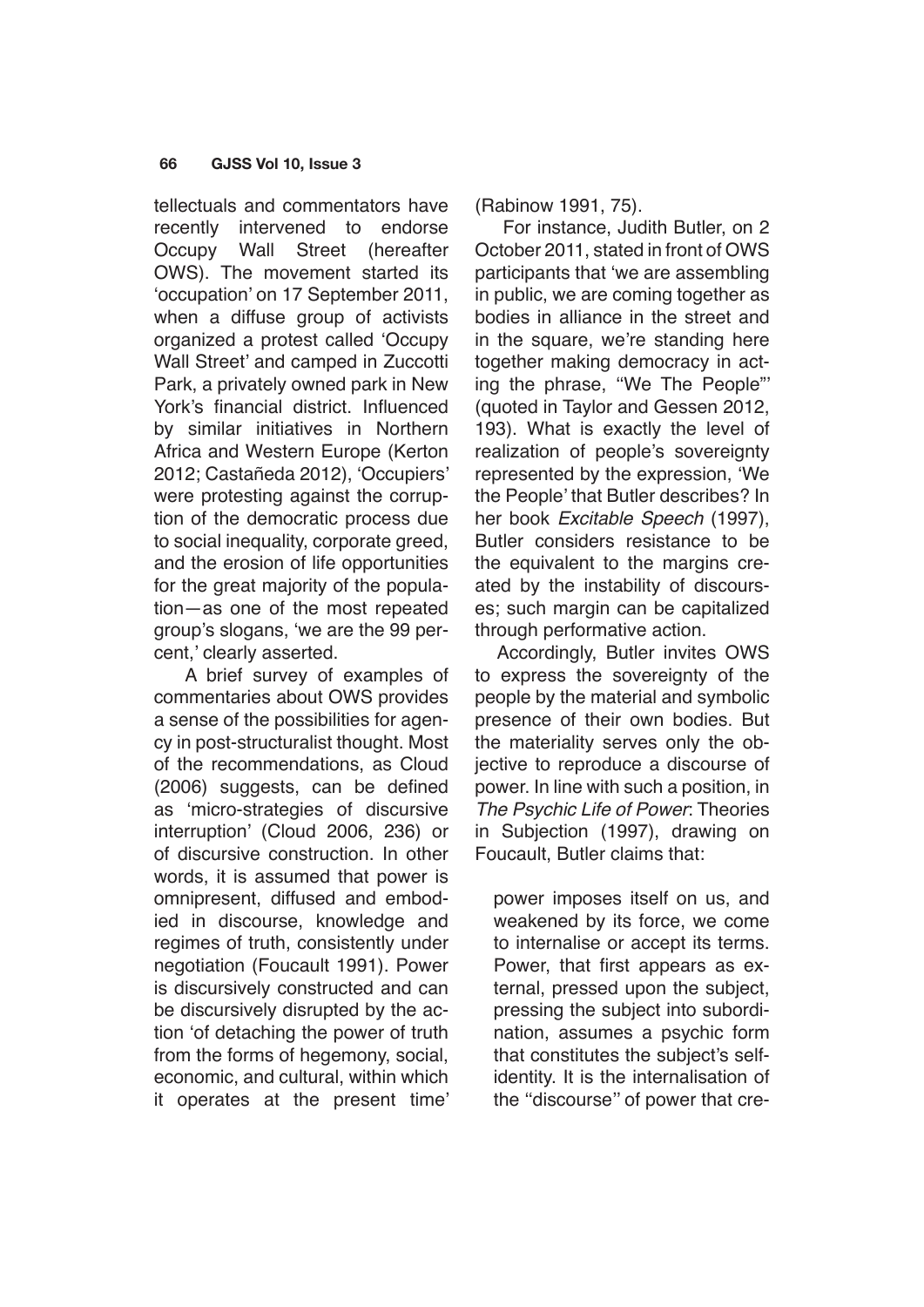ates the Subject. Subjection consists precisely in this fundamental dependency on a discourse (Butler 1997, 2).

Slavoj Žižek, several days before Butler's statement, compared Occupy to the 'Red Ink,' a metaphor to express the movement's capability to give voice to discontent:

'This is how we live. We have all the freedoms we want. But what we are missing is red ink: the language to articulate our nonfreedom. The way we are taught to speak about freedom— war on terror and so on—falsifies freedom' (quoted in Taylor and Gessen 2012, 67).

Therefore, according to Žižek, the role of Occupy is understood as giving voice to discontent rather than acting upon the causes for such dissatisfaction. Both Butler's and Žižek's interventions exemplify an understanding of agency that is supposed to translate into social change in virtue of its discursive performativity. However, emancipationfrom-domination and 'resistance' to it should not be conflated *(*Couzens-Hoy 2005); they are certainly linked but the former does not necessary follow the latter.

Certainly, Butler and Žižek do not share the same notion of discursive performativity as they clearly expressed in their publication coauthored with Laclau (2000). However,

### **Briziarelli:** *(Re-)Occupy Critique!* **67**

in the same publication they also reveal a convergence into a ground in which social movements such as OWS would be placed as disempowered historic subjects. On the one hand, Butler understands OWS's agency as Foucauldian resistance which is constituted and determined by power, therefore it cannot escape the reproductive logic of the latter. On the other hand, Žižek believes that action of social movement should act beyond existing power logic; however, as Laclau commented in the same publication, he never really specifies how radical action would materialize, leaving the promise of praxis unfulfilled.

Similar approaches can be found by looking at the blogs of the 'Occupy' section on the American news website Huffington Post. It is remarkable to observe how most commentators (including several scholars and activists) consistently frame OWS's agency and its victories in discursive terms. I report here some of the most significant examples. Greg Ruggiero, acknowledging the success of OWS (30 April 2012), claims that 'Occupy has changed the national conversation, and it is important to acknowledge all the people who camped out, marched or went to jail to help make it happen'. Max Berger (4 May 2012) argues that 'Occupy transformed the public debate by naming the problem – inequality of wealth and power – and the cause – the power of Wall Street.' Nicholas Mirzoeff (9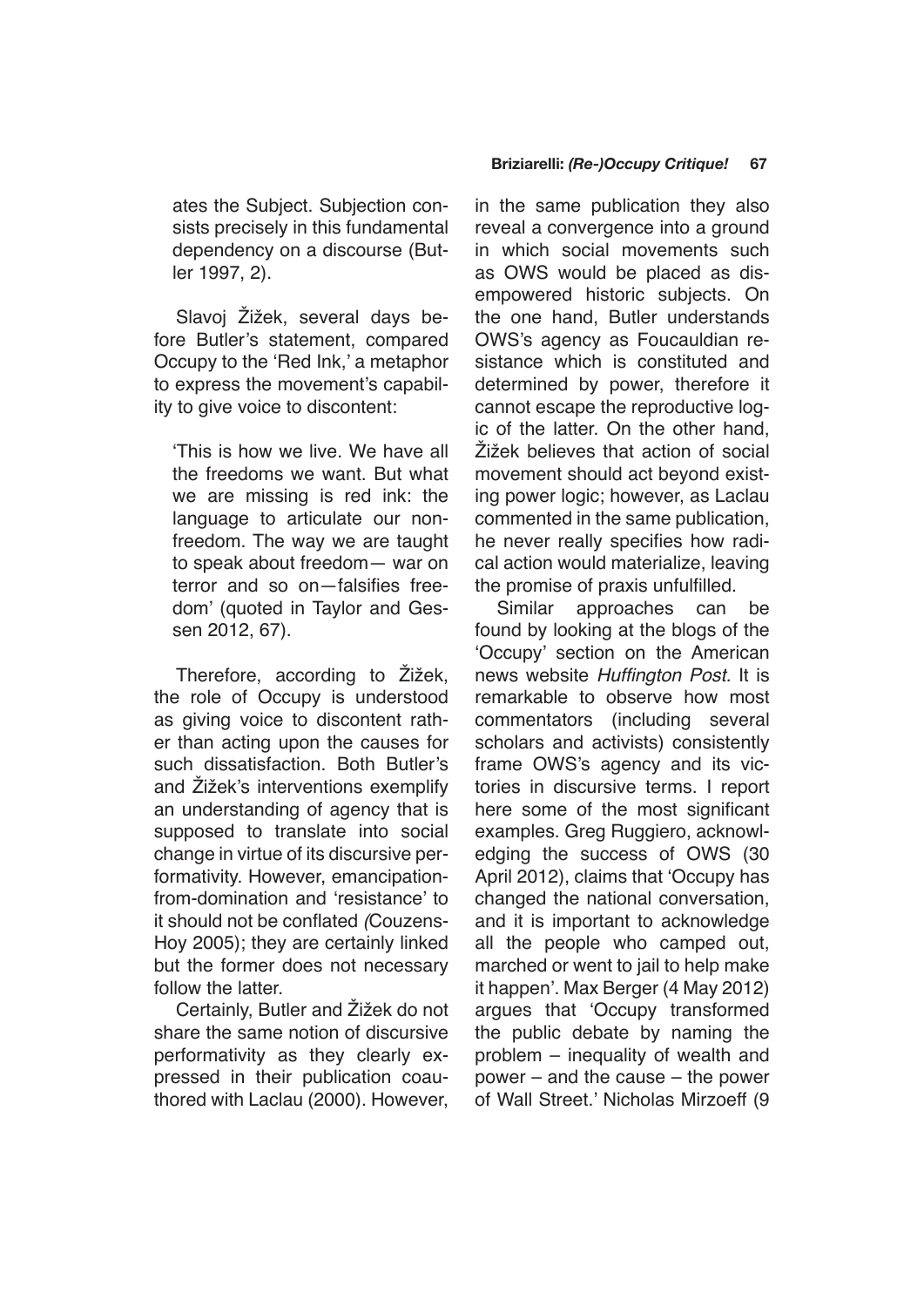September 2012), communications scholar, defines OWS's agency as 'to walk asking questions. And it's ok to get lost.'

Rebecca Solnit (17 September 2012), scholar and activist, relativizes the idea of the goals of social transformation of the society by reducing them to subjective positions: 'What does success mean? Who decides? By what standards? Who decides success? Success has to be decided by those people in struggle, those who are fighting or organizing for something.' Lisa Boyle (26 September 2012) believes that 'Commentators who declare the Occupy movement a failure underestimate the value of protest in a democracy and fail to acknowledge how the Occupy movement has already influenced public and political discourse.'

The New Social Movements' emphasis on discourse as an independent agent of social change is facilitated by authors such as Foucault (1972) according to whom ideas can bring historical transformation, and discourse is the set of linguistic patterns through which these ideas are articulated. Given the assumed discursive nature of a given sociocultural system, this framework opens up the possibility of conceiving of a social movement as a way to discursively challenge a given regime of truth as semantic and semiotic struggle. The assumption, for such New Social Movements, is that 'collective identity is a product of a conscious action and the outcome of self-reflection' rather than due to structural factors such as class (Melucci 1992, 10).

The prevailing narrative of OWS reflects the limited conceptual breadth of post-structuralist agency which abandons, for instance, class politics for micro identity politics. The commentaries I reviewed so far express a reticence in engaging with the concrete implication of its own discourse of change. There is then a mismatch between the goals that those commentaries imply for OWS and the means employed to reach them which can be related to what I previously defined as post-structuralism's weak sense of social determination. In other words, it is highly unclear how exactly discourse concretely engages with coercive and violent state apparatus or a political economic system funded on endless capital accumulation.

Trying to give a response to those questions, in the next and final section, I provide the 'pars construens' of the paper by proposing to embrace Gramsci's materialist understanding of the political development of a group in a framework of hegemony, and to revisit the Gramscian figure of the organic intellectual.

## **Hegemony and the Organic Intellectual**

Parallel to the idealization of intellectuals that implies their abstraction from the material production of life of academics, New Social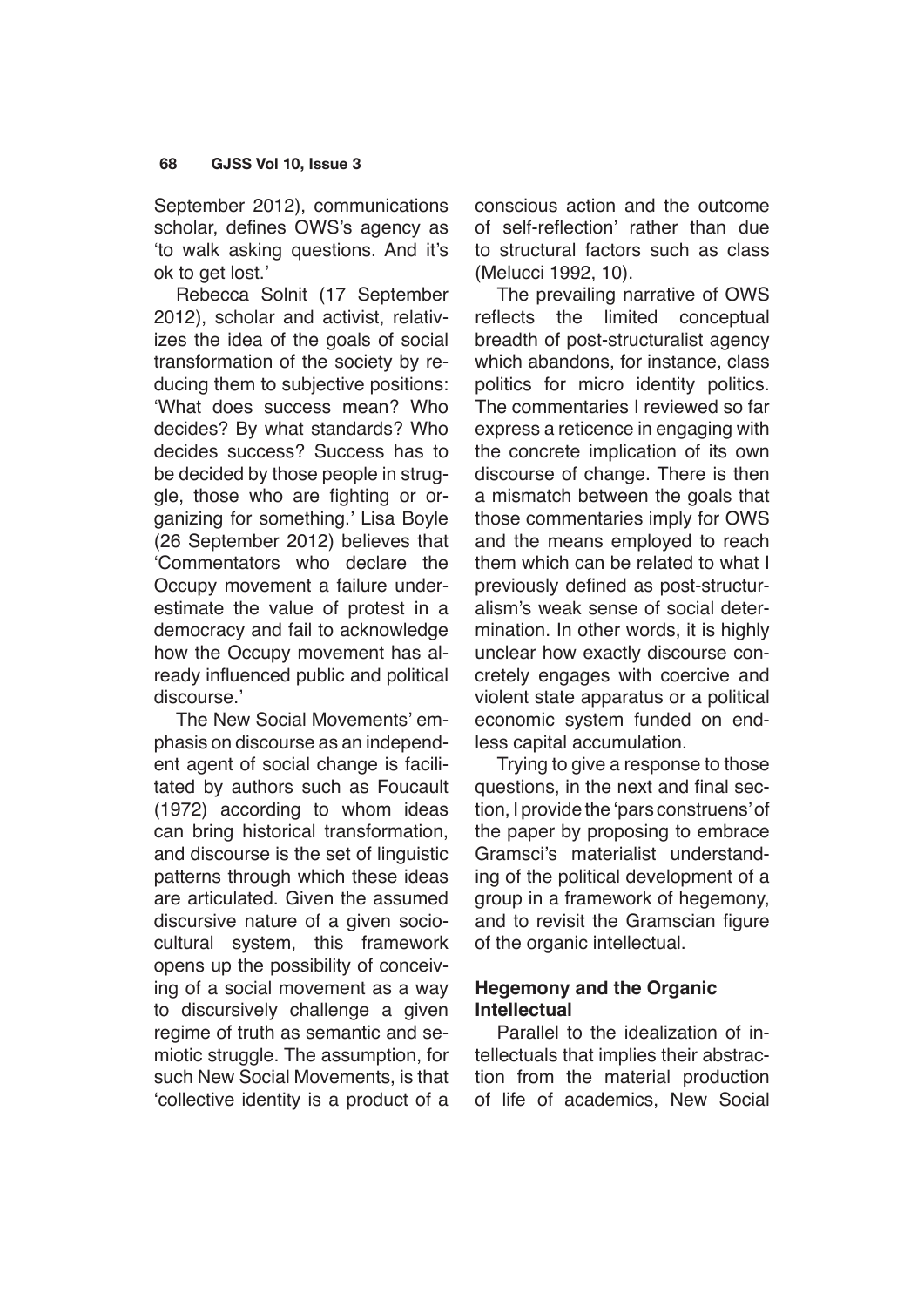Movement perspectives tend to overlook the pivotal part that relations of production, class structure and labor theory of value still play in explaining the emergence of dissent and consent, coercion and emancipation. In the case of OWS, many intellectuals informed by post-structuralist principles tend to conceptualize experience of the movement, emphasizing the contingency and the reversibility of cultural practices through strategies of discursive construction, discursive interruption, and cultural re-signification; however, these never completely challenge the structural determinations and productive forces of capital.

Such an approach to transformative praxis should be evaluated at the level effectiveness of social action to enhance social change. Purposeful and practical activism requires an understanding of reality in which the existing correspondence of propositions to their objects and the internal coherence of propositions parallels a representational (rather than re-signifying) correspondence both between language and reality and a given element of such reality and the whole (Carrol 1996). In other words, the intellectual who purposefully orients his/her actions towards an objective such as social change should still assume a degree of social determinism.

Accordingly, informed by a realist framework, he/she assumes that beyond ideology, discourse, and Derridean 'differance' exists a ground in which events are linked through stable relations of signification and causality. The determinability of signifying and acting has been demonized in much of current social critique as a modernist fairy tale, as a grand narrative, as a principle of oppressive and disciplining power. However, I believe it is a necessary condition in a framework of activism, in which praxis is assumed to be causally linked to given political objectives and that powerful shared meaning can produce a collective (revolutionary) consciousness.

The importance of maintaining a framework characterized by social determinism and causation is expressed by Alex Callinicos when he argues in favour of 'a theory that was simultaneously explanatory and critical' (Callinicos 2005, 247) and Sheila Benhabib when advancing a critique that entails both an 'explanatory-diagnostic and an anticipatory-Utopian moment' (Benhabib 1986, 143). Callinicos and Benhabib point to the importance of a knowledge produced by critical thinking which must address both 'understanding'— the interpretation of the meaning of a given social phenomenon and 'explanation'— the speculation about the causes of such event. In other words, assuming a 'dialectical interaction between shared experience and interpretation of that experience' (Cloud 2006, 342).

Conversely, when, as per the principles previously mentioned, the subject is deprived of his/her histo-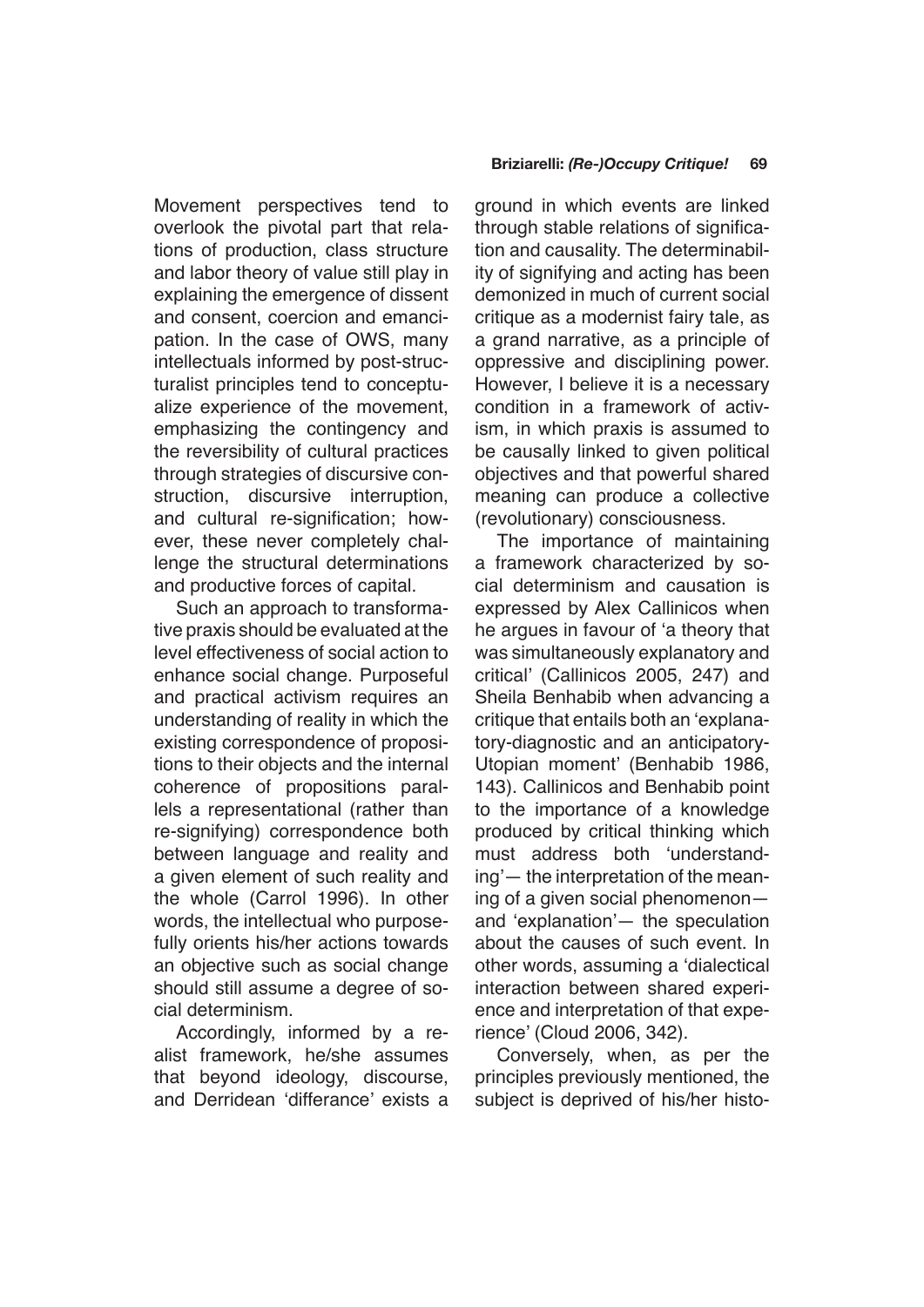ry-making role, the idea of activism loses significance. Such a collapsing of reality into discourse may attain/approach Derrida's goal of eliminating the metaphysics of presence (1976) but, in the process, it also dissolves the humanist presupposition that people make history as well as change it. I believe that the Gramscian concept of hegemony has the potential to rescue critique from such a dead end.

## **The Materialized Intervention**

Despite the consistent usage of the concept, scholars have rarely taken advantage of the full range of possibilities of hegemony. In his seminal article, Perry Anderson (1976) pointed out the ambiguities of Gramsci's *Prison Notebooks* in defining hegemony, which cause its interpretation to move unevenly along the axes of 'force' and 'consent', and 'civil society' and 'state.' In my view, the reason for such lack of definition in relation to those elements may be explained by the fact that hegemony is treated as a specific characteristic of one of those elements, instead of being considered as a quality of the social whole. In this sense, my goal is to revive a holistic understanding that does not lend itself to binaries such as material/symbolic, force/consent, state/ civil society (Martinez and Briziarelli 2012, 296).

 Such a holistic understanding should be first of all distinguished from hegemony understood as dominant ideology (Zompetti 1997, 2003). As Cox argues (in Chase-Dunn et al. 1994), ideology, in the general Marxist interpretation, accounts for a functional relationship between base and superstructure or as a relationship between the 'real' and the 'imaginary' (Althusser 1970). Instead, hegemony should be considered as a quality of the social whole, reconciling social existence and consciousness as can be seen in Gramsci's essay of 'Americanism and Fordism' (1971).

Most existing scholarship has prioritized one particular aspect of such a description. For instance , many works have emphasized 'consent' and 'resistance' (e.g., Burnham 1991; Cox 1983; Laclau and Mouffe 1985; Martin-Barbero 1983; Zompetti 1997, 2008). Many others have emphasized the coercive aspects and structural limitations (e.g., Anderson 1977; Arrighi 1994; Aune 2004; Taylor 1996). Conversely, I understand hegemony as:

'the spontaneous consent given by the great masses of the population to the general direction imposed on social life by the dominant fundamental group; this consent is ''historically'' caused by the prestige (and consequent confidence) which the dominant group enjoys because of its position and function in the world of production (Gramsci, 1971, 12).

Such a definition powerfully syn-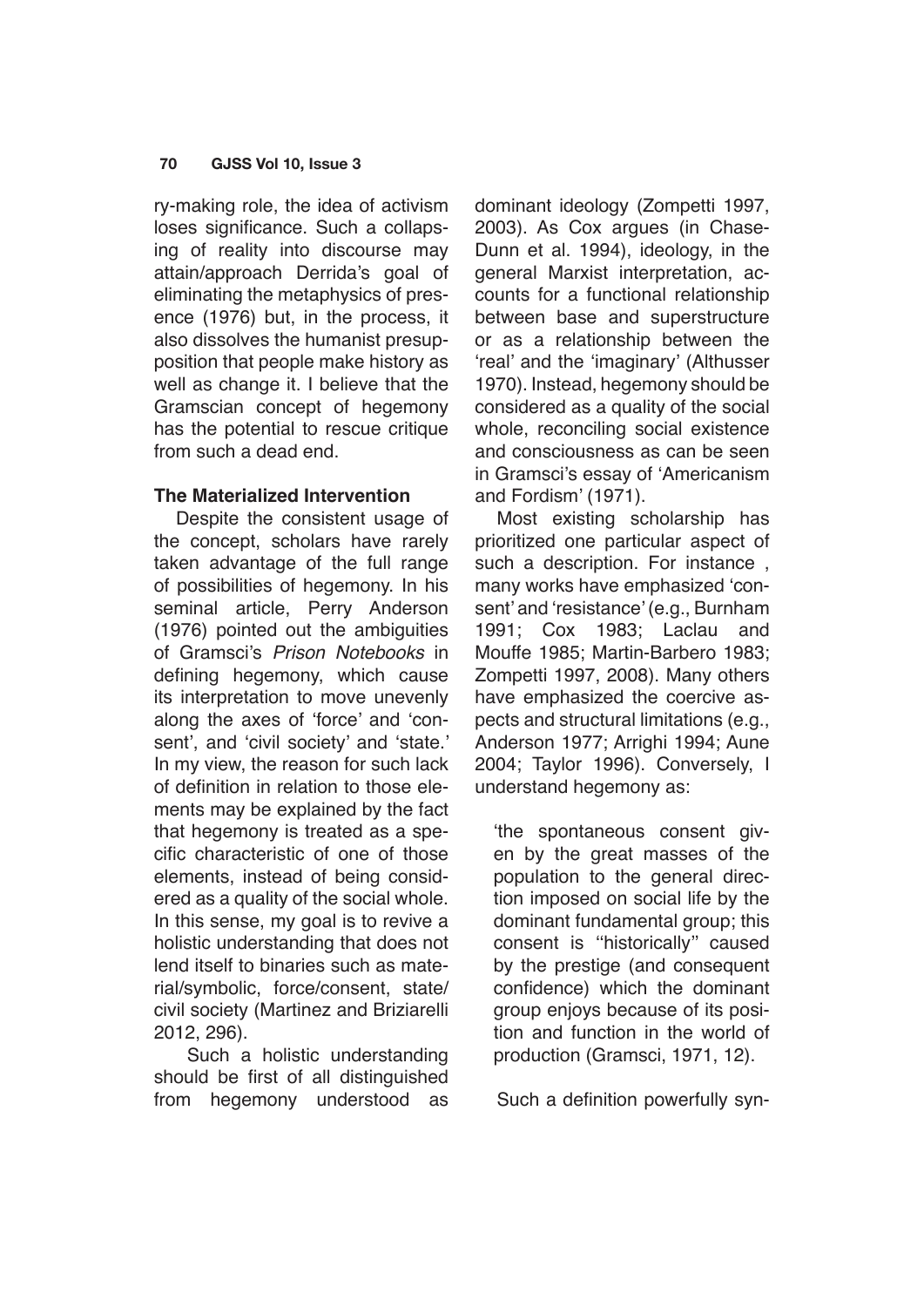thetizes both force and consent, ideas and material existence.

In relation to the socially transformative aspirations of OWS and the privileging of the discursive perspective expressed by an allegedly post-structuralist sensibility, the objective in this paper is not to diminish the fundamental role played by discourse in producing/reproducing dominant narratives, regime of truths, and to ultimately close down the language of change and revolutions. It is rather to advance a view in which radical transformation is intrinsically tied to a wider and more holistic strategy consisting of the establishment of an alternative hegemonic order as Gramsci (1971) understood it.

Such a holistic understanding of hegemony may be beneficial to the way we approach a social movement such as OWS and the way intellectuals can contribute to envision and bring social change. Gramsci is convinced that a movement can radically transform a given society only by establishing an alternative hegemonic order which means acting both on its consensual and its coercive elements. Accordingly, he conceptualizes the political path of a group that seeks hegemony by the definition of a specific objective, the construction of a historic bloc, a 'synthesis of economic, political, intellectual, and moral leadership' (Gramsci 1971, 181).

Gramsci identifies three stages of political development for a group

## **Briziarelli:** *(Re-)Occupy Critique!* **71**

that aims at the formation of a historic bloc. In the first stage, which he names 'economic-corporate,' people associate as a function of self-interest, recognizing that they need the support of others in order to retain their own security—as in the case of a trade union. In the second stage, 'Economic and social consciousness,' the group members become aware that there is a wider field of interests and that there are others who share certain interests with them and will continue to share those interests into the foreseeable future. It is at this stage that a sense of solidarity develops, but this 'solidarity' is still only on the basis of shared economic interests, and not on a common worldview. As Gramsci puts it, '… consciousness is reached of the solidarity of interests among all the members of a social class – but still in the purely economic field' (Gramsci 1971, 181).

However, consciousness of how they might benefit through the creation of a new system is still lacking. In the third, 'hegemonic' stage, the social group members become aware that their interests need to be extended beyond what they can do within the context of their own particular class. What is required to reach this more productive stage, argues Gramsci, is that other groups take the interests of this group as their own.

In relation to such vision of social mobilization, the commentaries I have examined tend to limit OWS to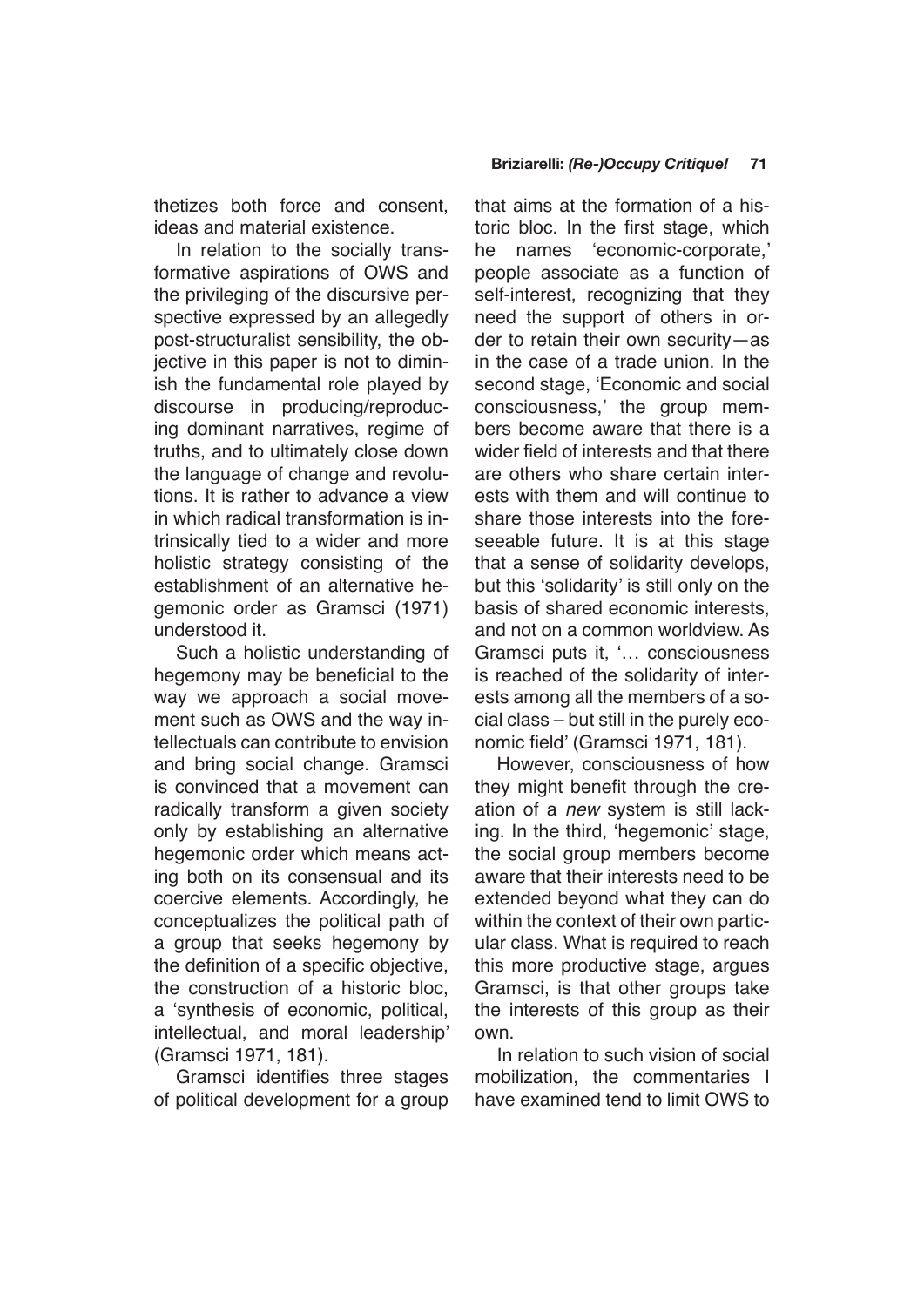the Gramscian intermediate stage in which the awareness of belonging to a similar situation (we are the 99%), i.e. an economic consciousness, is not followed by political consciousness: what Gramsci would define as 'a moment of superstructure built out of the base' (Gramsci 1971, 181). In other words, according to the commentaries, OWS should be feeling satisfied within the limits of an expression of discontent and resistance, without considering that resistance to a force does not necessarily translate into emancipation from it. According to Gramsci, such a political movement requires a double engagement at the level of civil society and the state.

 For Gramsci, emancipation cannot only take place in the civil society, but requires emancipation from the state as well. Despite the popular belief among post-structuralist thinkers such as Hardt and Negri (2000) about the passing of the Westphalian system, states still represent the most powerful inertial system against social change. The modern state, for Gramsci, represents the coercive aspect of civil society, the powerful crystallization of class hegemony. For this reason, if the Gramscian idea of the 'war of position' (Gramsci 1971, 278) has the merit to discover the battleground of civil society, that does not imply at all the dismissal of the state as a terrain of confrontation. That is the state secures an inequality of production under the law of abstract equality (Bonefeld 2002, 129).

The confrontation I am suggesting with the state can be thought at two different levels: at the representative level of a political organization, and the level of agency of organic intellectuals. Due to the space constraints of the paper, I will concentrate more on the latter as it more directly concerns the subject of this paper: the praxis of intellectuals. As far as political organization is concerned, OWS would benefit from the creation of what Gramsci defines as 'Modern Prince' (Gramsci 1971, 253). The modern Prince represents a democratically-oriented central organization that could mediate different ideologies re-united under the 'historic bloc' represented by 'we are the 99%.'

Since, as Anderson claims, 'hegemony, although ethical-political, must be ultimately based on the economic function performed by the fundamental social group in production' (Anderson 1977, 19), the mediation of the 'Modern Prince' can intervene by bridging the sphere of production with the rest of social life. Similarly to the function of the proletarian public sphere (Negt and Kluge 1972), the 'Modern Prince' could mediate and articulate the different positions inside the vast ideological spectrum of the so-called '99%.' More concretely, in the case of OWS such structure could mediate between the structureless and leaderless associational forms of OWS (Gitlin 2012) and the highly hierarchized trade unions, allegedly their most proximate and relevant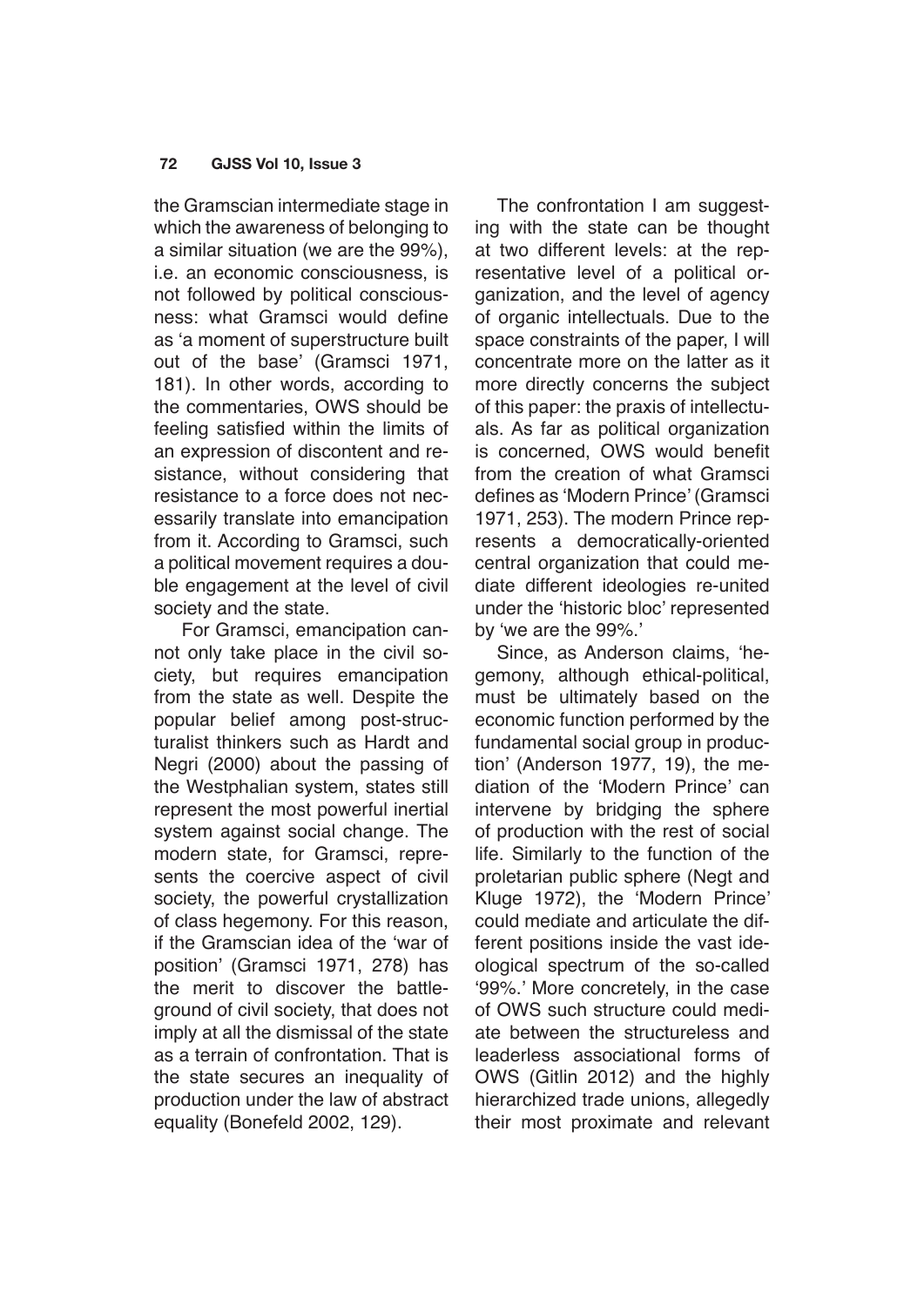ally. It could facilitate the 'chain of equivalence' (Laclau and Mouffe 1985) between different groups and conceptually different concerns.

As already mentioned, the second level in which the state should be engaged involves more directly the possible intervention of academics who, once they are demystified of the role of the intellectual above the parts, and have acknowledged their condition as workers, could start operating as organic intellectuals.

Hall (1992), recalling the political commitment of British Cultural Studies, sheds light on the problem of re-contextualizing the Gramscian figure of the organic intellectual in different historical times: 'We were organic intellectuals without any organic point of reference; organic intellectuals with a nostalgia or will or hope […] that at some point we would be prepared in intellectual work for that kind of relationship, if such a conjuncture ever appeared' (Hall 1992, 282).

So, what does it mean for an intellectual to be 'organic' in the current settings? Can we still conceptualize in the current division of labor and relations of production an intellectual defined by its class origin (Eyeman 1994; Karabel 1976; Said 1994; Sassoon 2000)? According to Gramsci (1971), the main difference between traditional and organic intellectuals is that the former aims at a universal and trans-historical knowledge and the latter at a socially grounded kind of knowledge.

In many ways, the idealized aspirations of intervention earlier mentioned reproduce the position of a traditional intellectual who, assuming to stand above society due to his/her moral virtue, comes down to intervene in human affairs as an Olympic god/dess. Conversely, the organic intellectual becomes the historic expression of a particular social group or strata because he/ she embraces the awareness that theory is not for theory's sake but 'is always for someone and for some purpose' (Cox 1981, 128).

 In this sense, within the context of the economic crisis, the contradiction that Bourdieu identified in being a 'dominated faction of the dominant class' may better underscore intellectuals' material condition as laborers more than idealized intellectuals and, in turn, help develop a more socially grounded critique because 'the starting point of critical elaboration is the consciousness of what one really is' (Gramsci 1971, 323). The fact that academics are entering the reserve army of labor (Chronicle of Higher Education 2010) and the precariousness of their working positions could foment the feeling of the historically situated unjust rather than the universal a-historic ideal of the traditional intellectual. Thus, replacing the paternalistic idea of intervention from a distance and from above, with intervention from within.

Such a realization could potentially lead to a revisiting of our own identity; instead of understanding ourselves in the liminal position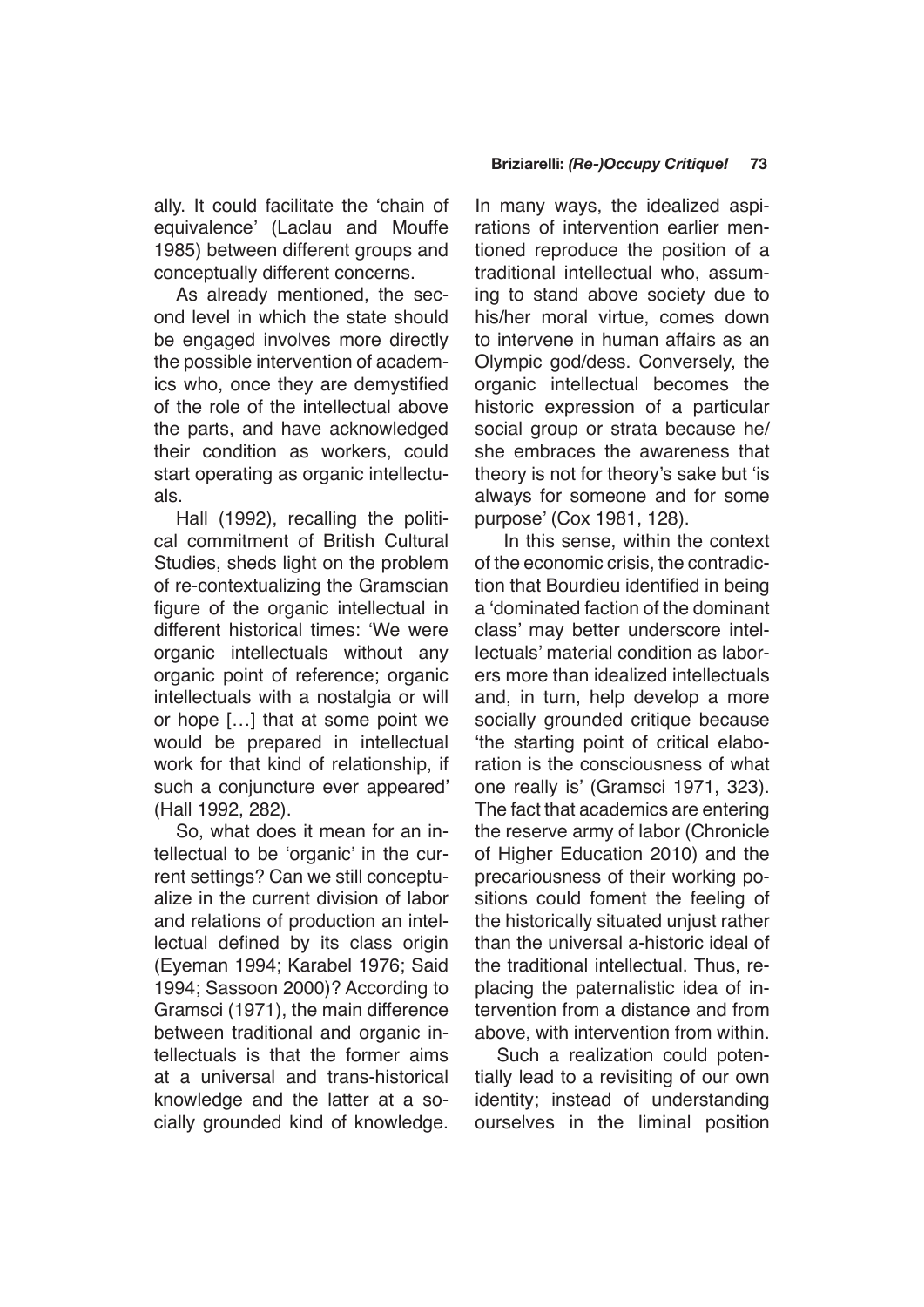within the dominant class, academics could identify themselves as exploited knowledge workers (Fuchs 2010) belonging to the post-industrial working class: the multitude (Hardt and Negri 2004). Such a feeling and understanding of the subaltern may originate by what Henry Giroux (2002) describes as the task of taking a critical stance toward our own practice and the practice of others to engage in debate and inquiry. Accordingly, as suggested earlier, the practice of the intellectual inside academia must be materialized rather than idealized.

 The organic intellectual operating in present times has several tasks. First of all, as a laborer, he/ she needs to work harder than the traditional and orthodox intellectual in order to be at the forefront of theoretical work, because as I tried to show, theory matters as much as practice. Second, the intellectual should mediate consciousness and action. As Cloud (2006) suggests, the intellectual must function as the bridge between the inside and the outside of the university walls, a living mediation between the theoretical consciousness and the empirical grounded reality. Third, the organic intellectual could function similarly to what Gramsci defined as 'integral journalism' not only 'intended to satisfy the immediate needs of its public, but intended to create and develop those needs in order to extend gradually the area of interests of its public' (quoted in Buttigieg 1992, 24).

The public of academicians are certainly students, but also colleagues and neighbors. Therefore, the organic intellectual can operate more directly outside its most immediate sphere of action, namely academia, to mediate transformative praxis of political organization and social movements. Such a function, first of all, implies socializing his/ her own cultural capital in order to provide people outside academia with the theoretical and conceptual framework to better understand reality beyond its surface. In fact, our liminal position, far away from the world of production (as traditionally understood) but still retaining the logic of accumulation of (cultural) capital does not simply cripple us, but also allows us to examine such a reality from an inappropriate distance, therefore allowing the moment of estrangement that Bertholt Brecht considered necessary for any ideological critique.

## **Conclusions**

As James Aune points out:

One disturbing feature of academic discussions of ideology or hegemony is a lack of reflexivity. In other words, there is an implicit but unjustified assumption that the academic has somehow escaped the hegemonic processes that influence every-one else. For this reason, critical self-reflection is what I think is first of all needed to understand our won environ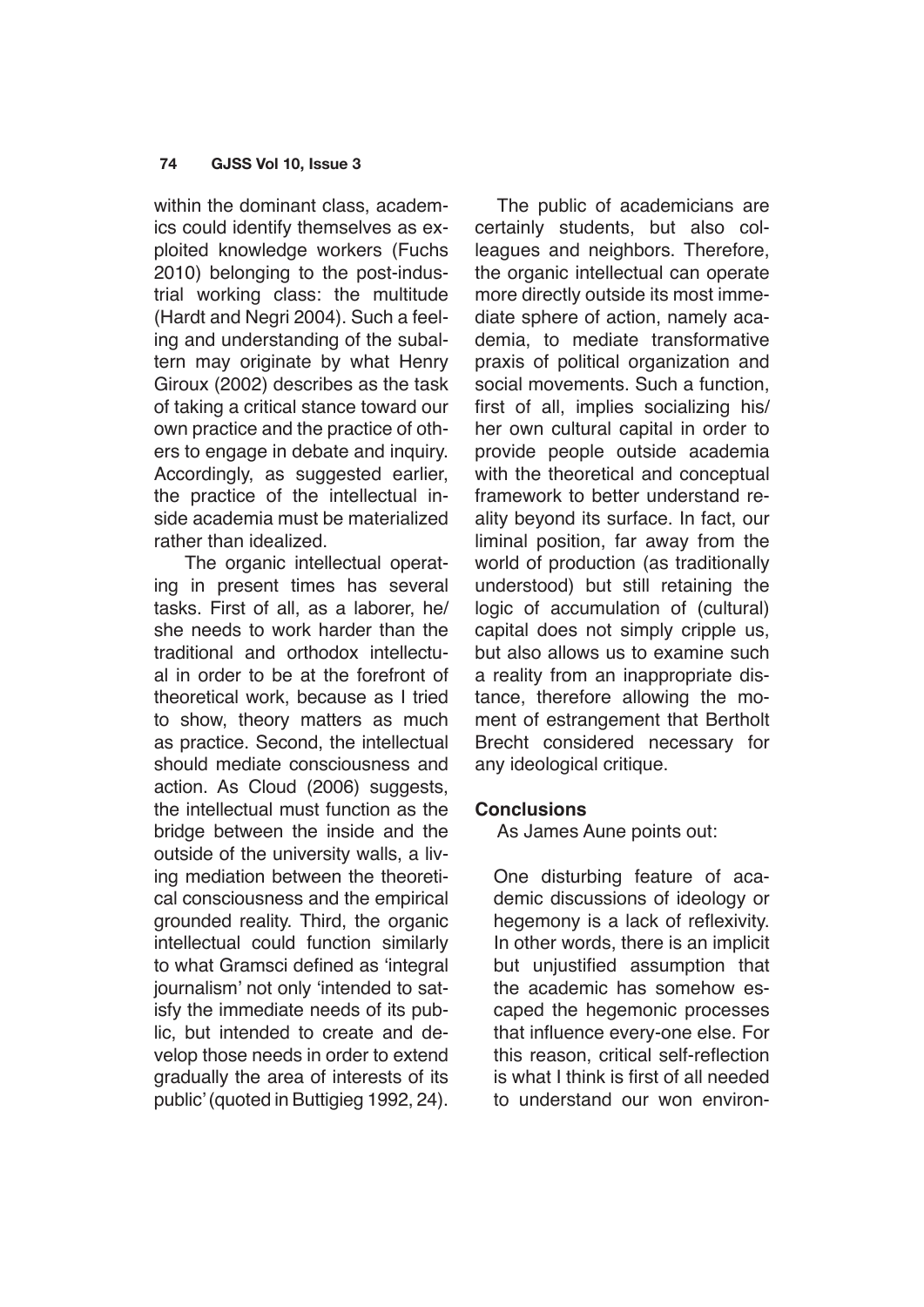ment, what Bourdieu calls the 'skhole' (the school) (Aune 2011, 429).

In relation to that, the goal of the paper was to show how praxis inside academia is, on the one hand, conditioned by a political economy of academic production and publication. On the other hand, critique is also conditional upon the embracement of a kind of critique that fuses ideas and action together in the agency of the subject in making history. Rejecting both an idealist understanding of the intellectual and anti-humanist conceptualization of critique, the paper advanced a realist ontology and epistemology of praxis founded on Gramsci's thought.

First of all, by concretely engaging with the academic field and with the forces at play in such field, one can reconcile the intellectual and manual labor of academics. Bourdieu's analysis helped to uncover university intellectuals as subjects in need, operating in a regime of scarcity and asymmetrical power relations. In such an environment, the possibility for critique and intervention are materially constrained by conservative forces of reproduction of the field.

At the same time, critique and activism are also limited by what can and cannot be envisioned in intellectuals' field of thought. In this sense, I have shown how the literary fortune of specific critical approach-

## **Briziarelli:** *(Re-)Occupy Critique!* **75**

es produce an anti-human ecology, a theoretical environment in which subjects are not guaranteed a collective sharing of the same meanings nor an affectivity of their action. As a consequence, the efforts directed towards purposeful actions get lost in an ever-changing forest of symbols. Such a perspective seems to explain why, when trying to make sense of OWS, many thinkers tend to frame the agency of the movement in ways that hardly touch the material and coercive reproductive system of the society which are dissolved into a discursive cosmology of signs.

Consequently, I argue that a radically holistic understanding of hegemony, dialectically reconciling dualisms, such as symbolic and material, consent and coercion and state and civil society, could potentially provide an adequate vision for radical social change. Such a change can be promoted both outside academia, as belonging to a political group organized in the civil society to form an historic bloc against the state, and as organic intellectuals who do not fight to preserve their cultural capital, but actually try to socialize it in the classroom by bridging abstract consciousness with an empirical one. Unfortunately, I am aware that this is not necessarily a recipe for a successful practice, but at least it offers a critical one: so let's try, let's fail, let's fail again and let's fail better!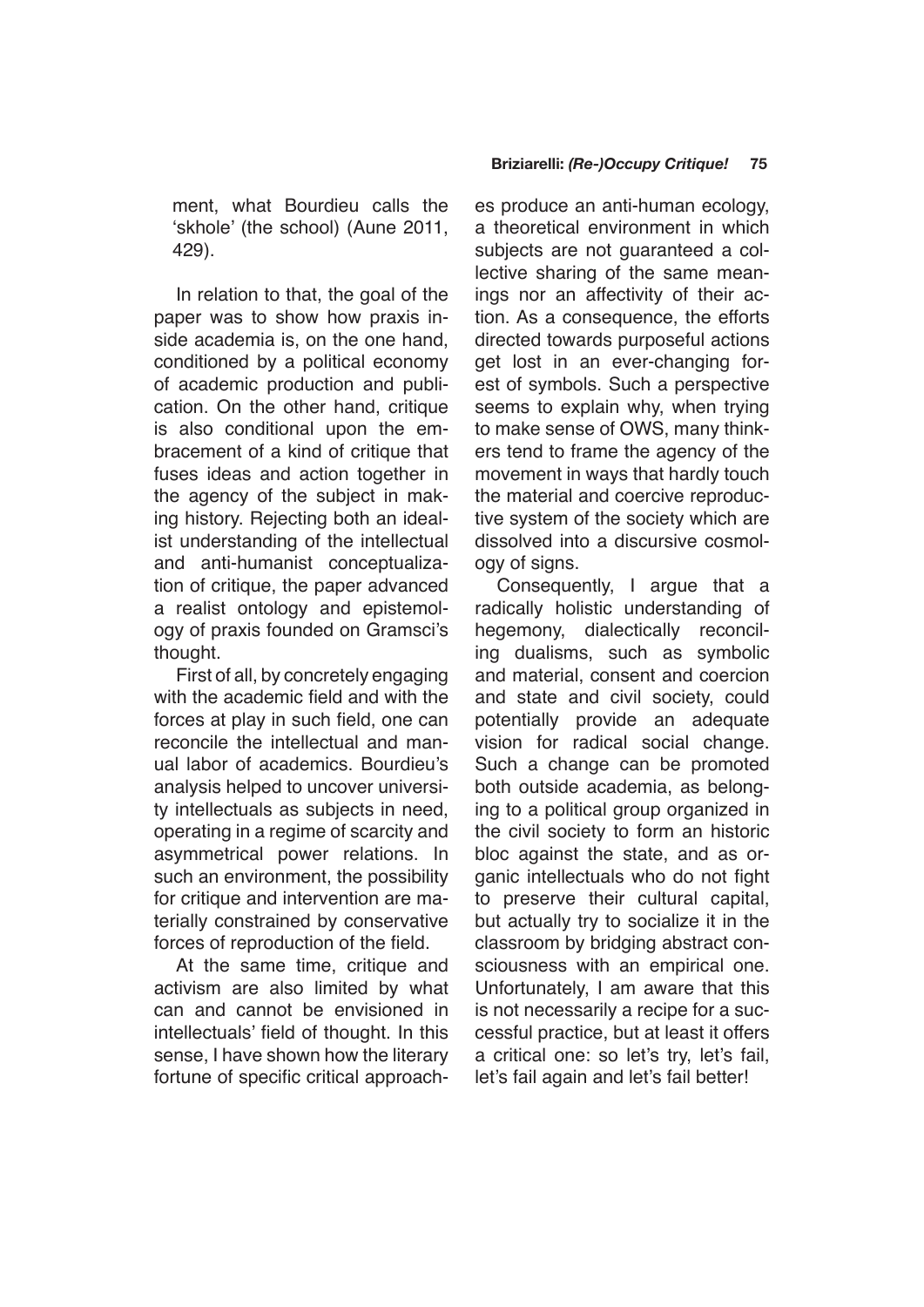## **References**

- Adorno, Theodor W. 1973. *Prisms*. New York: Seabury Press.
- Agger, Ben. 1992. Cultural studies as Critical Theory. London: Falmer Press.
- Althusser, Louis. 1971. Ideology and Ideological State Apparatuses: Notes Towards an Investigation. In Lenin and Philosophy and Other Essays. New York: Monthly Review Press.
- Althusser, Louis 1976. Essays in Self-Criticism. London: New Left Books.
- Anderson, Perry. 1977. The Antinomies of Antonio Gramsci. New Left Review 100 (5): 78.
- Arrighi, Giovanni. 1994. The Long Twentieth Century: Money, Power, and the Origins of our Times. London: Verso.
- Aune, James. 1994. Rhetoric and Marxism. Boulder: West View.
- Aune, James. 2011. The Scholastic Fallacy, Habitus, and Symbolic Violence: Pierre Bourdieu. and the Prospects of Ideology Criticism. Western Journal of Communica*tion* 75 (4), 429–33.
- Barrett, Michele.1992.*The Politics of Truth.* Stanford: Stanford University Press.
- Benda, Julien .1928, The Betrayal of *Intellectuals*. New York: Beacon Press.
- Berger, Max. 2012. Why Occupy Can't— and Shouldn't— The Progressive Tea Party HuffingtonPost. Available at: [http://www.](http://www.huffingtonpost.com/max-berger/occupy-movement_b_1477584.html) [huffingtonpost.com/max-berger/](http://www.huffingtonpost.com/max-berger/occupy-movement_b_1477584.html) [occupy movement\\_b\\_1477584.](http://www.huffingtonpost.com/max-berger/occupy-movement_b_1477584.html) [html](http://www.huffingtonpost.com/max-berger/occupy-movement_b_1477584.html). [Accessed 26 March 2013].
- Biesecker, Barbara and Jean Lucaites. 2009. Rhetoric, Materiality and

*Politics*. New York: Peter Lang.

- Bourdieu, Pierre. 1977. Outline of a Theory of Practice. Translated by Richard Nice. Cambridge: Cambridge University Press.
- Bourdieu, Pierre. 1988. *Homo Academicus*. Stanford: Stanford University Press.
- Bourdieu, Pierre. 1994. Structures, Habitus, Power: Basis for a Theory for Symbolic Power. In Nicholas B. Dirks, Geoff Eley, and Sherry B. Ortner eds. Culture/Power/ History: A Reader in Contemporary Social Theory. Princeton, NJ: Princeton University Press.
- Bourdieu, Pierre. 1996. The Rules of *Art*. Cambridge: Cambridge University Press.
- Bourdieu, Pierre. 2000. *Pascalian Meditations*. Cambridge: Cambridge University Press.
- Butler, Judith. 1997. The Psychic Life of Power: Theories in Subjection. Stanford: University Press.
- Butler, Judith, Ernesto Laclau and Slavoj Žižek. 2000. Contingency, Hegemony, Universality: Contemporary. London: *Verso.*
- Burnham, Paul. 1991. *Neo Gramscian*  Hegemony and the International Order. Capital & Class, 45,7393 Idealogues On The Left. London and New York: Verso.
- Chase-Dunn, C., P. Taylor, G. Arrighi, R. Cox, R, H. Overbeek, B. Gills, A. Frank, G. Modelski, and D. Wilkinson. 1994. Hegemony and Social Change. *Mershon Interna*tional Studies Review 36: 361–76.
- Cloud, Dana L. 1994. The Materiality of Discourse as an Oxymoron: A Challenge to Critical Rhetoric. Western Journal of communica*tion* 58: 141–63.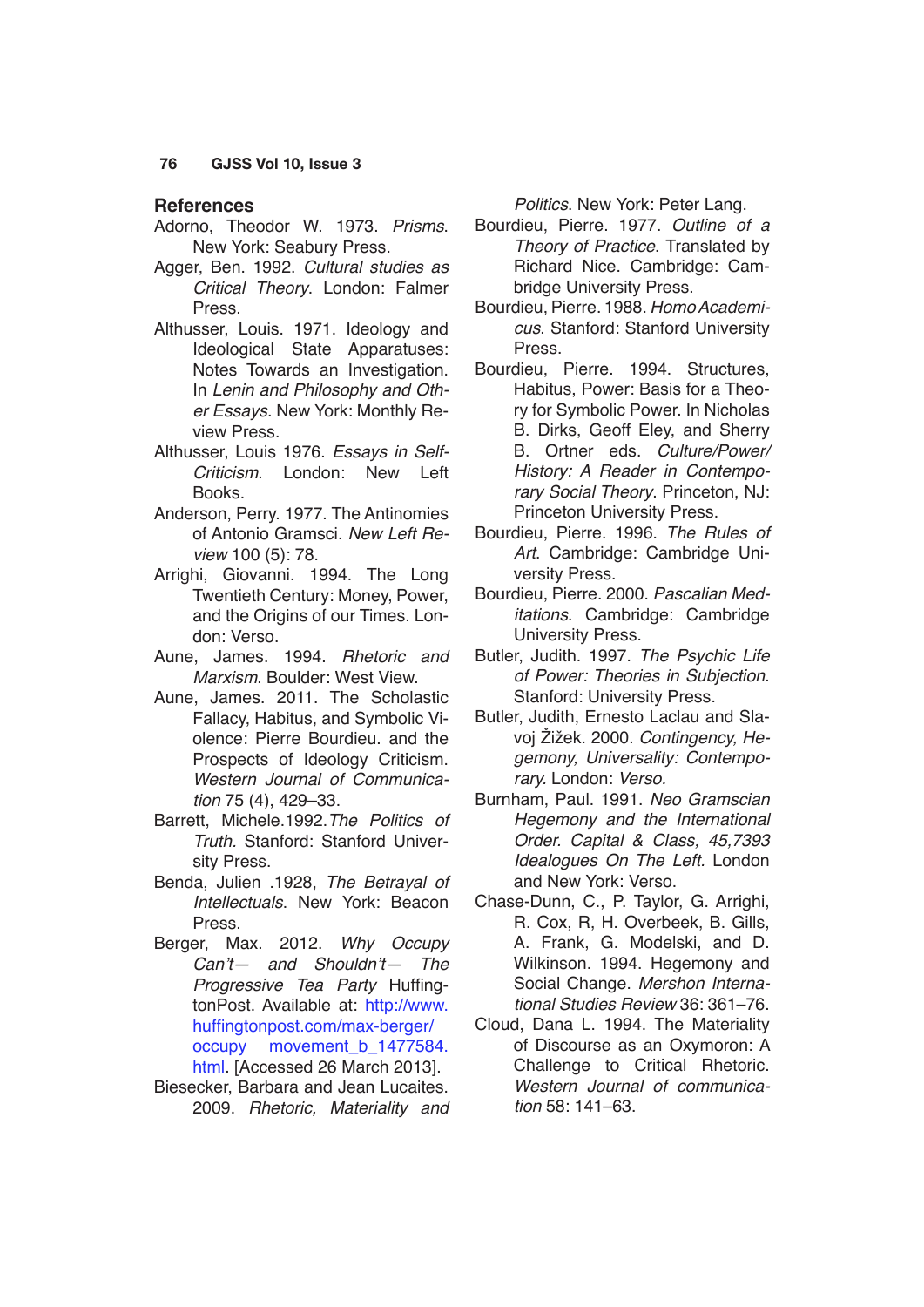- Coser, Lewis.1997. *Men of Ideas*. New York: Free Press.
- Cox, Robert. 1983. Gramsci, Hegemony and International Relations: An Essay in Method. *Millennium. Journal of International Studies* 12, 162–75.
- Cuoco, Vincenzo. 1988. *Saggio Storico*  sulla Rivoluzione di Napoli. Napoli: Itinerario.
- Derrida, Jaques.1973 *Speech and Phenomena*. Evanston, Northwestern University Press.
- Derrida, Jacques. 1976. Of Grammatology. Baltimore: Johns Hopkins University Press.
- Derrida, Jacques. 1978. Writing and *Difference.* Chicago: University of Chicago Press.
- Derrida, Jacques. 1982.*Margins of Phi*losophy. Chicago, University of Chicago Press.
- Derrida, Jacques. 1991. *A Derrida*  Reader: Between the Blinds, Hemel Hempstead: Harvester.
- Derrida, Jacques. 1994. *The Specter of*  Marx. The State of the Debt, The Work of Mourning, and The New In*ternational.* New York: Routledge. Dilthey, Wilhelm. 2002. *[The For](http://libraries.colorado.edu/search~S4?/aDilthey/adilthey/1%2C4%2C43%2CB/frameset&FF=adilthey+wilhelm+1833+1911&2%2C%2C37)*[mation of the Historical World in](http://libraries.colorado.edu/search~S4?/aDilthey/adilthey/1%2C4%2C43%2CB/frameset&FF=adilthey+wilhelm+1833+1911&2%2C%2C37) *[the Human Sciences.](http://libraries.colorado.edu/search~S4?/aDilthey/adilthey/1%2C4%2C43%2CB/frameset&FF=adilthey+wilhelm+1833+1911&2%2C%2C37)* Princeton, N.J.: Princeton University Press.
- Dreyfus, Herbert L. and Paul Rabinow. 1983. Michel Foucault: Beyond *Structuralism and Hermeneutics*. Chicago: University of Chicago Press.
- Eagleton, Terry. 1981.Walter Benjamin, or, Towards a Revolutionary Criti*cism*. London: Verso.
- Eyerman, R. 1994. Between Culture and Politics: Intellectuals in Modern Society. Cambridge, UK: Polity.

### **Briziarelli:** *(Re-)Occupy Critique!* **77**

- Foucault, Michel. 1972. Archeology of Knowledge. New York: Harper Colophon.
- Foucault, Michel. 1998. The History of Sexuality: The Will to Knowledge. London, Penguin.
- Fuchs, Christian. 2010. Labor in Informational Capitalism and on the Internet. The Information Society 26: 179–96.
- Gramsci, Antonio.1992. *Prison Notebooks.*Translated by J. Callari and A. Buttigieg. New York: Columbia University Press.
- Giddens, Anthony. 1984. The Constitution of Society: Outline of the Theory of Structuration. Cambridge: Polity Press.
- Greene, Ron W. 1998. Another Materialist Rhetoric. Critical Studies in Media Communication 15: 21–41.
- Greeene, Ron W. 2004. Rhetoric and Capitalism: Rhetorical Agency as Communicative Labor. *Philoso*phy and Rhetoric 37:188–206.
- Greenberg, George S. 2005. Post-Structuralism and Communication: An Annotated Bibliography. New York: Rowman and Littlefield.
- Grossberg, Lawrence, C. Nelson and Paula Treichler eds..1992. Cultur*al Studies*. New York: Routledge.
- Gunster, Shane. 2004. From Mass to Popular Culture: From Frankfurt to Birmingham. In Capitalizing on Culture. Toronto: Toronto Press.
- Habermas, Jürgen and Thomas Yawn. 1982. The Entwinement of Myth and Enlightenment: Re-Reading Dialectic of Enlightenment. New German Critique 26: 13–30.
- Hall Stuart. 1980. Race, Articulation and Societies Structured in Dominance. Sociological Theories: Race and Colonialism: 305–45.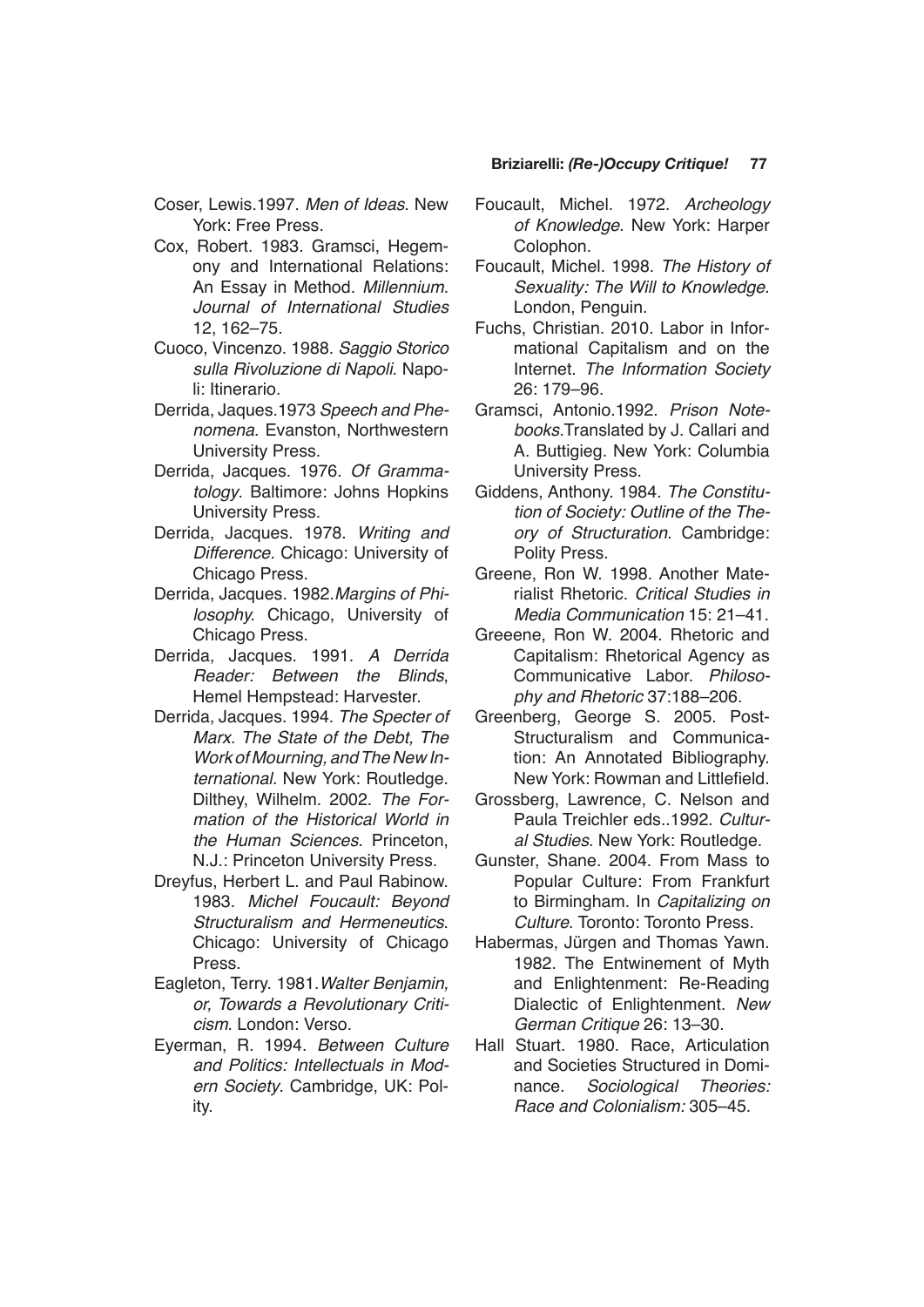- Hall, Stuart, David Morley and Kang H. Chen. 1996. Stuart Hall : Critical Dialogues in Cultural Studies. London, New York: Routledge.
- Hardt, Michael and Antonio Negri. 2000. *Empire*. Cambridge, MA: Harvard University Press.
- Hardt, Michael and Antonio Negri. 2004. Multitude: War and Democracy in *the Age of the Empire*. New York: Penguin.
- Jameson, Fredrick. 1991. *Postmodern*ism, or, The Cultural Logic of Late Capitalism. Durham, NC: Duke University Press.
- Jameson, Frederick. 2010. *Valences of the Dialectic.* London: Verso.
- Johnson, Robert. 2007. Post-hegemony?: I don't think so. Theory Culture & Society 24: 95–110.
- Karabel John. 1976. Revolutionary Contradictions: Antonio Gramsci and the Problem of Intellectuals. *Politics Soc.* 6:123–72.
- Laclau, Ernesto, and Chantal Mouffe. 1985. Hegemony and Socialist Strategy (W. Moore & P. Cammack, Trans.). London: Verso.
- Lazzarato, Michele. 1996. Immaterial Labor. In Michael Hardt and Paulo Virno ed. Radical Thought in Italy: *A Potential Politics*. Minneapolis: U. of Minnesota Press.
- Lentricchia, F. 1983. Criticism and Social Change. Chicago: University of Chicago Press.
- Lukacs, Georg. 1971. History and Class Consciousness: Studies in Marxist Dialectics. Cambridge, Mass: MIT Press.
- Lyotard, Jean-Francois 1984. *The*  Postmodern Condition: A Report on Knowledge. Minneapolis: Minnesota Press.
- Mannheim, Karl. 1936. Ideology and *Utopia*. London: Routledge.
- Martin-Barbero, J. 1983. Communication, Culture and hegemony: *From Media to Mediations*. Austin: Sage.
- Martínez Guillem, Susana & Marco Briziarelli. 2012. We Want Your Success! Hegemony, Materiality, and Latino in America. Critical Studies in Media Communication: 1–21.
- Marx, Karl. 1990. Capital: A Critique of Political Economy. Vol. 1. Translated by Ben Fowkes. New York: Penguin.
- Marx, Karl. 1907. The Eighteenth Brumaire of Lois Bonaparte. New York: Charles H. Kerr & Co.
- Marx, Karl. 1970. Critique of Hegel's 'Philosophy of Right.' Cambridge: Cambridge University Press.
- Marx, Karl and Frederick Engels. 1973. The German Ideology. C. J. Arthur ed. New York: International Publishers.
- McKerrow, Ramie E. 1989. Critical Rhetoric: Theory and Praxis. Communication Monographs 56: 91–111.
- Mirzoeff, Nicholas. 2012 . Occupy Language: To Walk Asking Questions. Huffington Post. Available online at: [http://www.](http://www.huffingtonpost.com/nicholas-mirzoeff/occupying-language-asking-questions_b_1869457.html) [huffingtonpost.com/nicholas-mir](http://www.huffingtonpost.com/nicholas-mirzoeff/occupying-language-asking-questions_b_1869457.html)[zoeff/occupying-language-asking](http://www.huffingtonpost.com/nicholas-mirzoeff/occupying-language-asking-questions_b_1869457.html)questions b 1869457.html. [Accessed 26 March 2013].
- Ono, Kent., and John Sloop. 1992. Commitment to Telos: A Sustained Critical Rhetoric. Communication *Monographs* 59: 48–60.
- Parsons, Talcott, 1969. *Politics and Social Structure*. New York: Free Press.